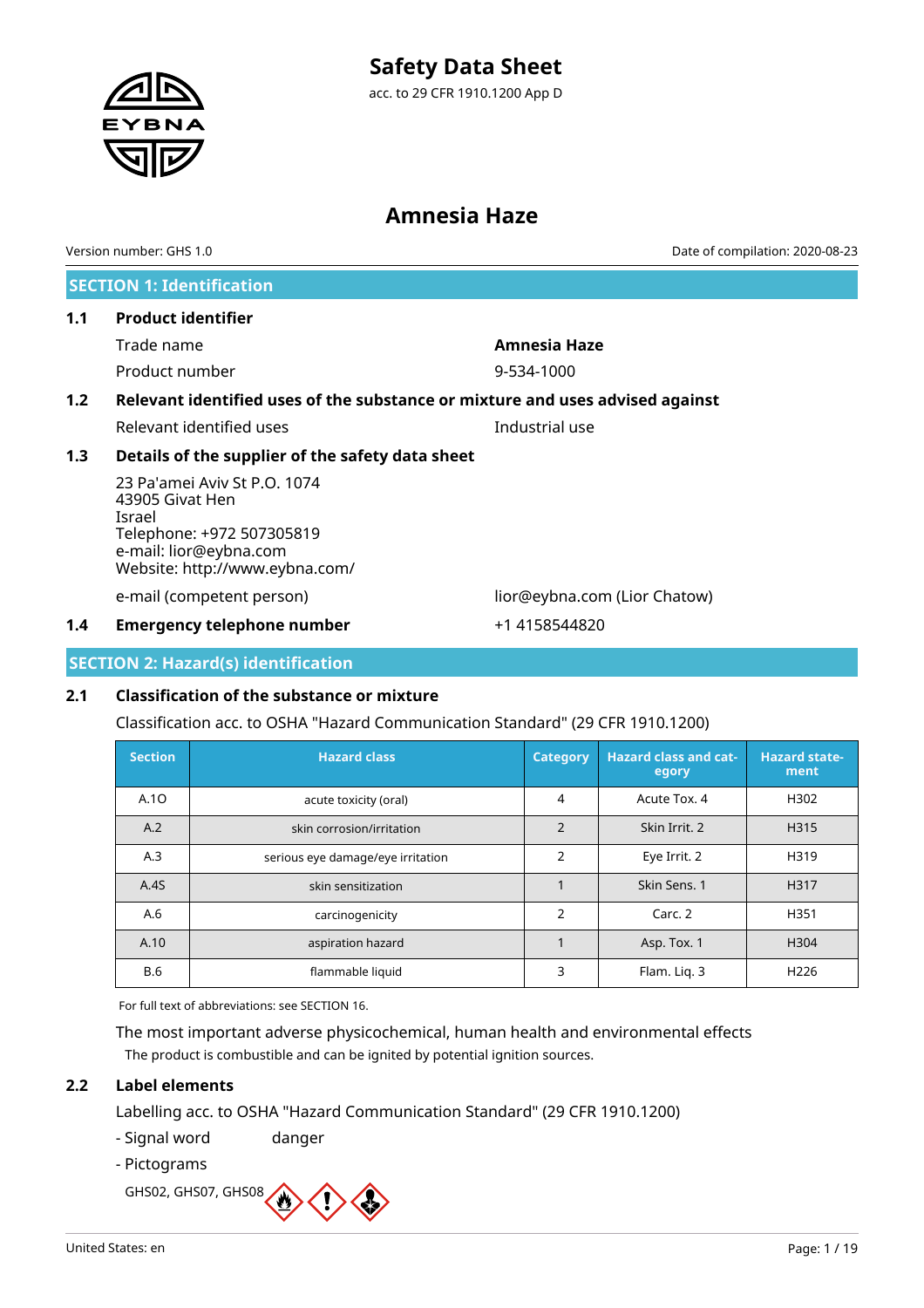

acc. to 29 CFR 1910.1200 App D

### **Amnesia Haze**

Version number: GHS 1.0 Date of compilation: 2020-08-23

| - Hazard statements<br>H <sub>226</sub><br>H302<br>H304<br>H315<br>H317<br>H319 | Flammable liquid and vapor.<br>Harmful if swallowed.<br>May be fatal if swallowed and enters airways.<br>Causes skin irritation.<br>May cause an allergic skin reaction.<br>Causes serious eye irritation. |
|---------------------------------------------------------------------------------|------------------------------------------------------------------------------------------------------------------------------------------------------------------------------------------------------------|
| H351                                                                            | Suspected of causing cancer.                                                                                                                                                                               |
| - Precautionary statements                                                      |                                                                                                                                                                                                            |
| P202                                                                            | Do not handle until all safety precautions have been read and understood.                                                                                                                                  |
| P210                                                                            | Keep away from heat/sparks/open flames/hot surfaces. No smoking.                                                                                                                                           |
| P233                                                                            | Keep container tightly closed.                                                                                                                                                                             |
| P240                                                                            | Ground/bond container and receiving equipment.                                                                                                                                                             |
| P241                                                                            | Use explosion-proof electrical/ventilating/lighting equipment.                                                                                                                                             |
| P242                                                                            | Use only non-sparking tools.                                                                                                                                                                               |
| P243                                                                            | Take precautionary measures against static discharge.                                                                                                                                                      |
| P261                                                                            | Avoid breathing dust/fume/gas/mist/vapors/spray.                                                                                                                                                           |
| P270                                                                            | Do not eat, drink or smoke when using this product.                                                                                                                                                        |
| P272                                                                            | Contaminated work clothing must not be allowed out of the workplace.                                                                                                                                       |
| P280                                                                            | Wear protective gloves/eye protection/face protection.                                                                                                                                                     |
| P301+P310                                                                       | If swallowed: Immediately call a poison center/doctor.                                                                                                                                                     |
| P301+P312                                                                       | If swallowed: Call a poison center/doctor if you feel unwell.                                                                                                                                              |
| P302+P352                                                                       | If on skin: Wash with plenty of water.                                                                                                                                                                     |
| P303+P361+P353                                                                  | If on skin (or hair): Take off immediately all contaminated clothing. Rinse skin with water/<br>shower.                                                                                                    |
| P305+P351+P338                                                                  | If in eyes: Rinse cautiously with water for several minutes. Remove contact lenses, if present<br>and easy to do. Continue rinsing.                                                                        |
| P308+P313                                                                       | If exposed or concerned: Get medical advice/attention.                                                                                                                                                     |
| P321                                                                            | Specific treatment (see on this label).                                                                                                                                                                    |
| P330                                                                            | Rinse mouth.                                                                                                                                                                                               |
| P331                                                                            | Do NOT induce vomiting.                                                                                                                                                                                    |
| P333+P313                                                                       | If skin irritation or rash occurs: Get medical advice/attention.                                                                                                                                           |
| P337+P313                                                                       | If eye irritation persists: Get medical advice/attention.                                                                                                                                                  |
| P362                                                                            | Take off contaminated clothing and wash it before reuse.                                                                                                                                                   |
| P363                                                                            | Wash contaminated clothing before reuse.                                                                                                                                                                   |
| P370+P378                                                                       | In case of fire: Use sand, carbon dioxide or powder extinguisher to extinguish.                                                                                                                            |
| P403+P235                                                                       | Store in a well-ventilated place. Keep cool.                                                                                                                                                               |
| P405                                                                            | Store locked up.                                                                                                                                                                                           |
| P501                                                                            | Dispose of contents/container to industrial combustion plant.                                                                                                                                              |

#### **2.3 Other hazards**

Hazards not otherwise classified

Very toxic to aquatic life with long lasting effects (GHS category 1: aquatic toxicity - acute and/or chronic).

#### Results of PBT and vPvB assessment

This mixture does not contain any substances that are assessed to be a PBT or a vPvB.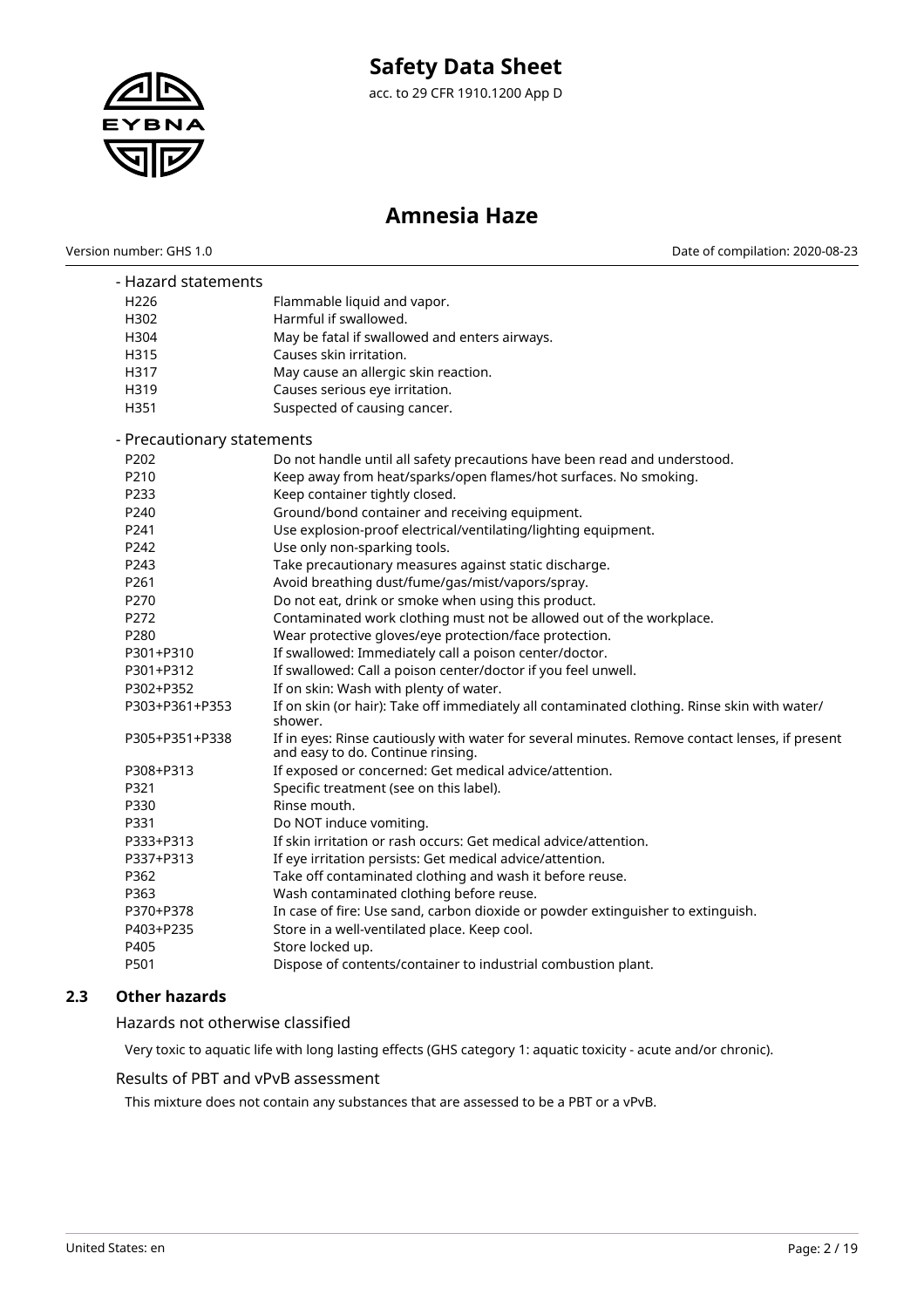

acc. to 29 CFR 1910.1200 App D

### **Amnesia Haze**

Version number: GHS 1.0 Date of compilation: 2020-08-23

### **SECTION 3: Composition/information on ingredients**

#### **3.1 Substances**

Not relevant (mixture)

#### **3.2 Mixtures**

Description of the mixture

| <b>Name of substance</b>         | Wt%       | <b>Classification acc. to GHS</b>                                                                                                                                                                         |
|----------------------------------|-----------|-----------------------------------------------------------------------------------------------------------------------------------------------------------------------------------------------------------|
| Proprietary Monoterpene          | $25 - 50$ | Skin Irrit. 2 / H315<br>Eye Irrit. 2 / H319<br>Skin Sens. 1 / H317<br>Asp. Tox. 1 / H304<br>Flam. Liq. 3 / H226                                                                                           |
| Proprietary Sesquiterpene        | $10 - 25$ | <b>Acute Tox. 4 / H302</b>                                                                                                                                                                                |
| Proprietary Monoterpene          | $10 - 25$ | Skin Irrit. 2 / H315<br>Eye Irrit. 2 / H319<br>Carc. 2 / H351<br>Asp. Tox. 1 / H304<br>Flam. Liq. 3 / H226                                                                                                |
| Proprietary Sesquiterpene        | $5 - 10$  | <b>Acute Tox. 4 / H302</b>                                                                                                                                                                                |
| Proprietary Monoterpene          | $5 - 10$  | Acute Tox. 4 / H302<br>Acute Tox. 4 / H312<br>Acute Tox. 4 / H332<br>Skin Irrit. 2 / H315<br>Eye Irrit. 2 / H319<br>Skin Sens, 1B / H317<br>STOT SE 3 / H335<br>Asp. Tox. 1 / H304<br>Flam. Liq. 3 / H226 |
| Proprietary Monoterpenic Alcohol | $5 - 10$  | Skin Irrit. 2 / H315<br>Eye Irrit. 2 / H319<br>Skin Sens, 1B / H317<br><b>STOT SE 3 / H335</b><br>Flam. Liq. 4 / H227                                                                                     |
| Proprietary Monoterpene          | $1 - 5$   | Acute Tox. 4 / H302<br>Skin Irrit. 2 / H315<br>Eye Irrit. 2 / H319<br>Skin Sens. 1 / H317<br>STOT SE 3 / H335<br>Asp. Tox. 1 / H304<br>Flam. Liq. 3 / H226                                                |
| Proprietary Sesquiterpenic Ether | $1 - 5$   | Skin Irrit. 2 / H315<br>Eye Irrit. 2 / H319                                                                                                                                                               |
| Proprietary Monoterpene          | $1 - 5$   | Eye Irrit. 2 / H319<br>Flam. Sol. 2 / H228                                                                                                                                                                |

For full text of abbreviations: see SECTION 16.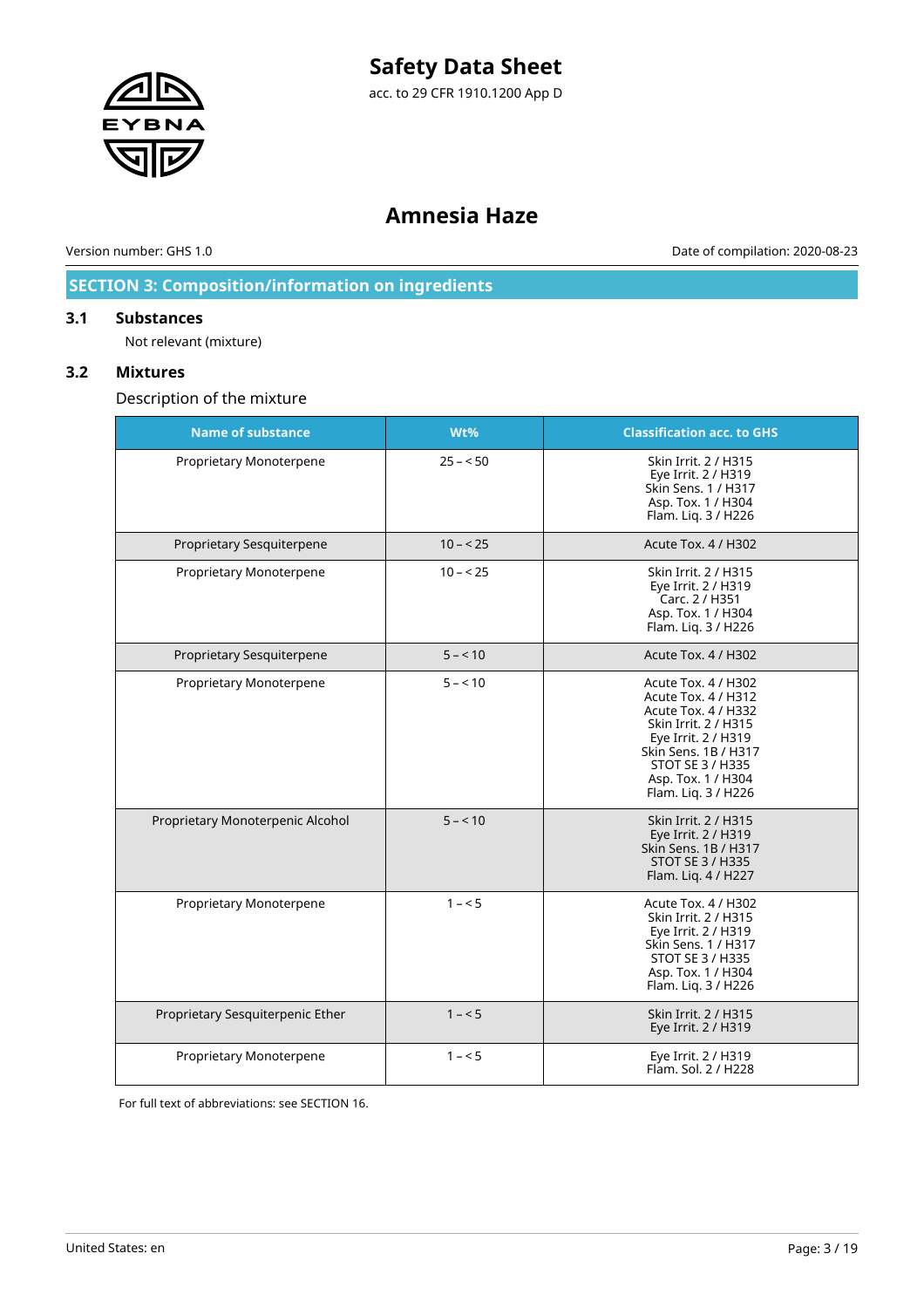



Version number: GHS 1.0 Date of compilation: 2020-08-23

#### **SECTION 4: First-aid measures**

#### **4.1 Description of first- aid measures**

#### General notes

Do not leave affected person unattended. Remove victim out of the danger area. Keep affected person warm, still and covered. Take off immediately all contaminated clothing. In all cases of doubt, or when symptoms persist, seek medical advice. In case of unconsciousness place person in the recovery position. Never give anything by mouth.

#### Following inhalation

If breathing is irregular or stopped, immediately seek medical assistance and start first aid actions. In case of respiratory tract irritation, consult a physician. Provide fresh air.

#### Following skin contact

Wash with plenty of soap and water.

#### Following eye contact

Remove contact lenses, if present and easy to do. Continue rinsing. Irrigate copiously with clean, fresh water for at least 10 minutes, holding the eyelids apart.

#### Following ingestion

Rinse mouth with water (only if the person is conscious). Do NOT induce vomiting.

#### **4.2 Most important symptoms and effects, both acute and delayed**

Symptoms and effects are not known to date.

### **4.3 Indication of any immediate medical attention and special treatment needed**

none

#### **SECTION 5: Fire-fighting measures**

#### **5.1 Extinguishing media**

Suitable extinguishing media

Water spray, BC-powder, Carbon dioxide (CO2)

Unsuitable extinguishing media

Water jet

#### **5.2 Special hazards arising from the substance or mixture**

In case of insufficient ventilation and/or in use, may form flammable/explosive vapor-air mixture. Solvent vapors are heavier than air and may spread along floors. Places which are not ventilated, e.g. unventilated below ground level areas such as trenches, conduits and shafts, are particularly prone to the presence of flammable substances or mixtures.

Hazardous combustion products

Carbon monoxide (CO), Carbon dioxide (CO2)

#### **5.3 Advice for firefighters**

In case of fire and/or explosion do not breathe fumes. Coordinate firefighting measures to the fire surroundings. Do not allow firefighting water to enter drains or water courses. Collect contaminated firefighting water separately. Fight fire with normal precautions from a reasonable distance.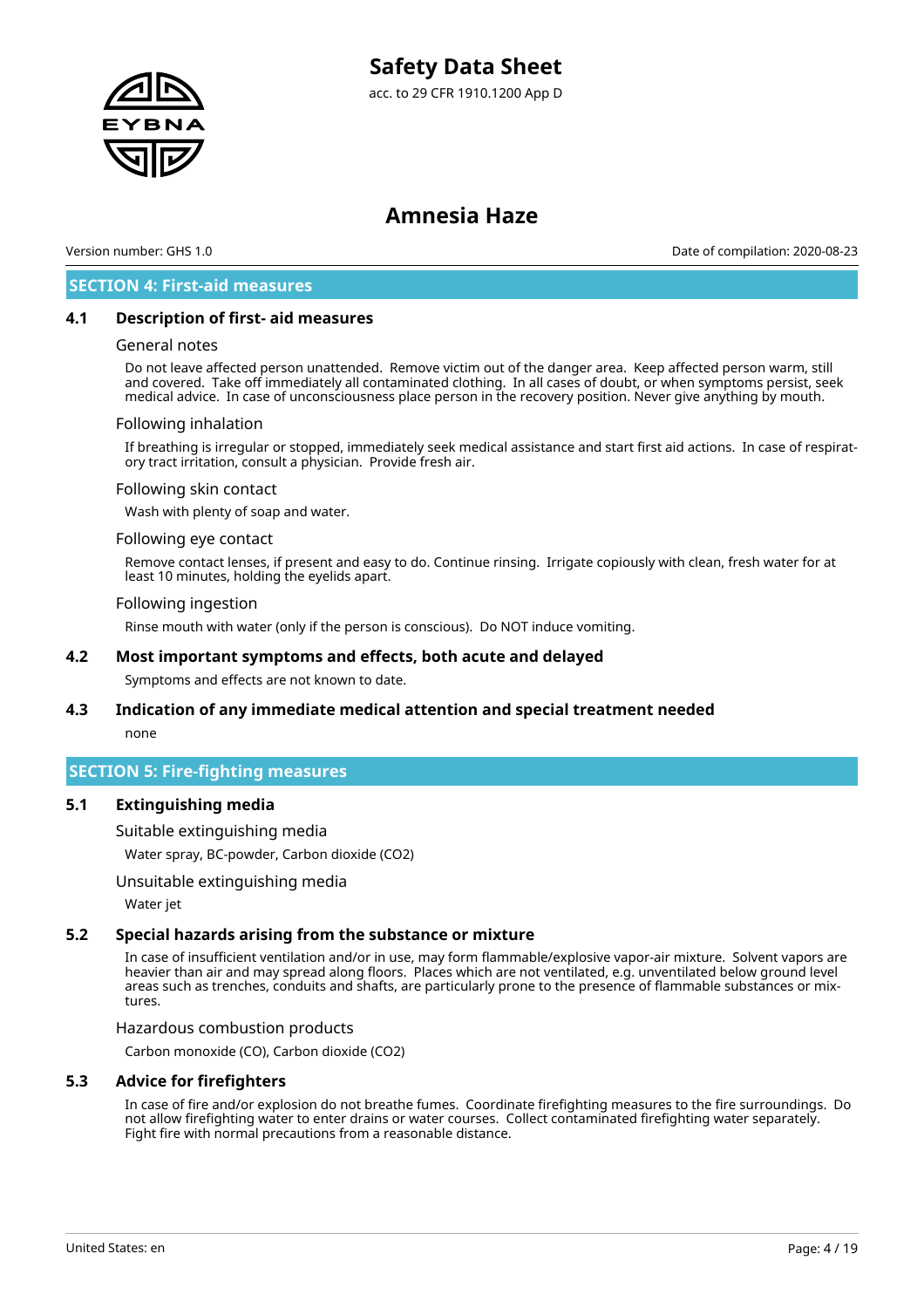

### **Amnesia Haze**

Version number: GHS 1.0 Date of compilation: 2020-08-23

#### **SECTION 6: Accidental release measures**

#### **6.1 Personal precautions, protective equipment and emergency procedures**

For non-emergency personnel Remove persons to safety.

For emergency responders

Wear breathing apparatus if exposed to vapors/dust/aerosols/gases.

#### **6.2 Environmental precautions**

Keep away from drains, surface and ground water. Retain contaminated washing water and dispose of it. If substance has entered a water course or sewer, inform the responsible authority.

#### **6.3 Methods and material for containment and cleaning up**

Advice on how to contain a spill

Covering of drains

Advice on how to clean up a spill

Wipe up with absorbent material (e.g. cloth, fleece). Collect spillage: sawdust, kieselgur (diatomite), sand, universal binder

#### Appropriate containment techniques

Use of adsorbent materials.

Other information relating to spills and releases

Place in appropriate containers for disposal. Ventilate affected area.

#### **6.4 Reference to other sections**

Hazardous combustion products: see section 5. Personal protective equipment: see section 8. Incompatible materials: see section 10. Disposal considerations: see section 13.

#### **SECTION 7: Handling and storage**

#### **7.1 Precautions for safe handling**

Recommendations

- Measures to prevent fire as well as aerosol and dust generation

Use local and general ventilation. Avoidance of ignition sources. Keep away from sources of ignition - No smoking. Take precautionary measures against static discharge. Use only in well-ventilated areas. Due to danger of explosion, prevent leakage of vapours into cellars, flues and ditches. Ground/bond container and receiving equipment. Use explosion-proof electrical/ventilating/lighting/equipment. Use only non-sparking tools.

#### - Specific notes/details

Places which are not ventilated, e.g. unventilated below ground level areas such as trenches, conduits and shafts, are particularly prone to the presence of flammable substances or mixtures. Vapors are heavier than air, spread along floors and form explosive mixtures with air. Vapors may form explosive mixtures with air.

#### Advice on general occupational hygiene

Wash hands after use. Do not eat, drink and smoke in work areas. Remove contaminated clothing and protective equipment before entering eating areas. Never keep food or drink in the vicinity of chemicals. Never place chemicals in containers that are normally used for food or drink. Keep away from food, drink and animal feedingstuffs.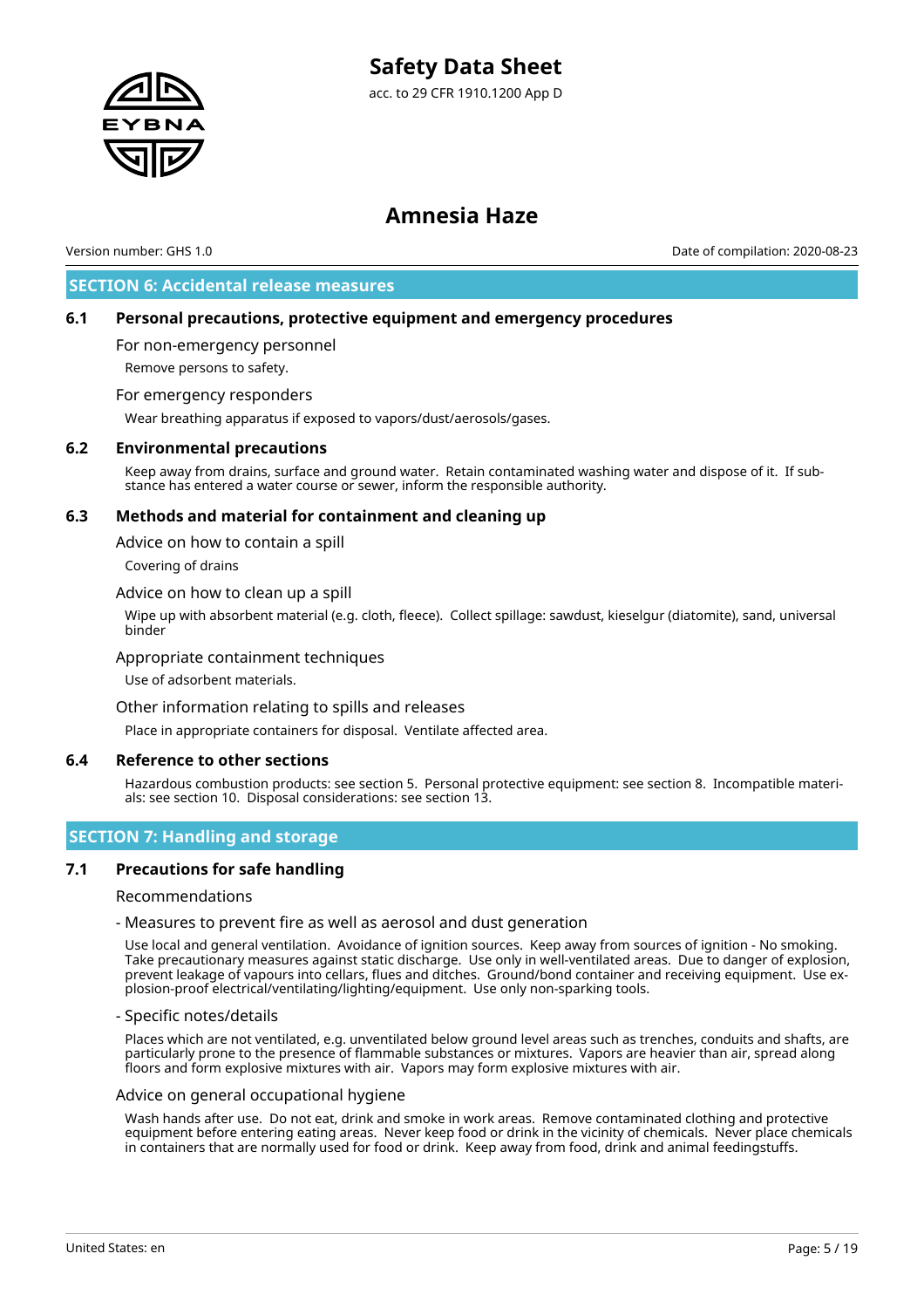

Version number: GHS 1.0 Date of compilation: 2020-08-23

#### **7.2 Conditions for safe storage, including any incompatibilities**

#### Managing of associated risks

- Explosive atmospheres

Keep container tightly closed and in a well-ventilated place. Use local and general ventilation. Keep cool. Protect from sunlight.

- Flammability hazards

Keep away from sources of ignition - No smoking. Keep away from heat, hot surfaces, sparks, open flames and other ignition sources. No smoking. Take precautionary measures against static discharge. Protect from sunlight.

#### - Ventilation requirements

Use local and general ventilation. Ground/bond container and receiving equipment.

#### - Packaging compatibilities

Only packagings which are approved (e.g. acc. to the Dangerous Goods Regulations) may be used.

#### **7.3 Specific end use(s)**

See section 16 for a general overview.

#### **SECTION 8: Exposure controls/personal protection**

#### **8.1 Control parameters**

Occupational exposure limit values (Workplace Exposure Limits)

|    | <b>Country Name of substance Identifi-</b> | er          | <b>TWA</b><br>[ppm] | TWA [mg/<br>m <sup>3</sup> | <b>STEL</b><br>[ppm] | <b>STEL [mg/ Ceiling-C   Ceiling-C  </b><br>m <sup>3</sup> | [ppm] | $\lceil \text{mq/m}^3 \rceil$ | Nota-<br>tion | <b>Source</b>         |
|----|--------------------------------------------|-------------|---------------------|----------------------------|----------------------|------------------------------------------------------------|-------|-------------------------------|---------------|-----------------------|
| US | Proprietary<br>Monoterpene                 | <b>TLV®</b> | 20                  |                            |                      |                                                            |       |                               |               | <b>ACGIH®</b><br>2019 |
| US | Proprietary<br>Monoterpene                 | <b>TLV®</b> | 20                  |                            |                      |                                                            |       |                               |               | <b>ACGIH®</b><br>2019 |

Notation

Ceiling-C ceiling value is a limit value above which exposure should not occur<br>STEL short-term exposure limit: a limit value above which exposure shoul

short-term exposure limit: a limit value above which exposure should not occur and which is related to a 15-minute period (unless otherwise specified)

TWA time-weighted average (long-term exposure limit): measured or calculated in relation to a reference period of 8 hours time-weighted average (unless otherwise specified

| Relevant DNELs of components of the mixture |                          |                                         |                   |                            |  |
|---------------------------------------------|--------------------------|-----------------------------------------|-------------------|----------------------------|--|
| <b>Endpoint</b>                             | <b>Threshold level</b>   | Protection goal, route of ex-<br>posure | <b>Used in</b>    | <b>Exposure time</b>       |  |
| <b>DNEL</b>                                 | $66.7 \,\mathrm{mq/m^3}$ | human, inhalatory                       | worker (industry) | chronic - systemic effects |  |
| <b>DNEL</b>                                 | 9.5 mg/kg bw/day         | human, dermal                           | worker (industry) | chronic - systemic effects |  |
| <b>DNEL</b>                                 | 5.69 mg/m <sup>3</sup>   | human, inhalatory                       | worker (industry) | chronic - systemic effects |  |
| <b>DNEL</b>                                 | 0.8 mg/kg bw/day         | human, dermal                           | worker (industry) | chronic - systemic effects |  |
| <b>DNEL</b>                                 | $54 \mu q/cm^2$          | human, dermal                           | worker (industry) | chronic - local effects    |  |
| <b>DNEL</b>                                 | $2.8 \,\mathrm{mg/m^3}$  | human, inhalatory                       | worker (industry) | chronic - systemic effects |  |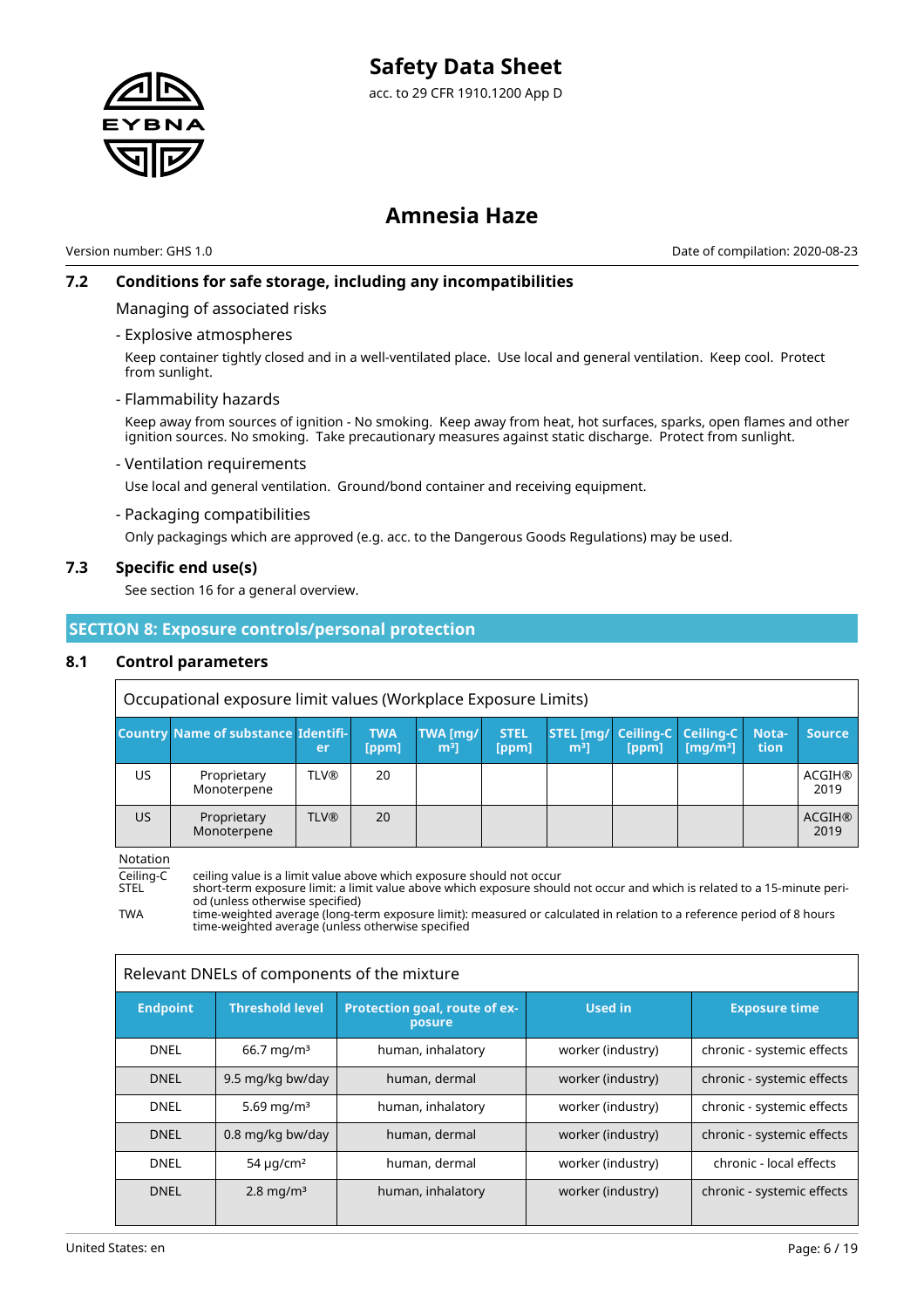

acc. to 29 CFR 1910.1200 App D

## **Amnesia Haze**

Version number: GHS 1.0 Date of compilation: 2020-08-23

| Relevant DNELs of components of the mixture |                          |                                         |                   |                            |  |
|---------------------------------------------|--------------------------|-----------------------------------------|-------------------|----------------------------|--|
| <b>Endpoint</b>                             | <b>Threshold level</b>   | Protection goal, route of ex-<br>posure | <b>Used in</b>    | <b>Exposure time</b>       |  |
| <b>DNEL</b>                                 | 16.5 mg/m <sup>3</sup>   | human, inhalatory                       | worker (industry) | acute - systemic effects   |  |
| <b>DNEL</b>                                 | 2.5 mg/kg bw/day         | human, dermal                           | worker (industry) | chronic - systemic effects |  |
| <b>DNEL</b>                                 | 5 mg/kg bw/day           | human, dermal                           | worker (industry) | acute - systemic effects   |  |
| <b>DNEL</b>                                 | $3.8 \text{ mg/m}^3$     | human, inhalatory                       | worker (industry) | chronic - systemic effects |  |
| <b>DNEL</b>                                 | $0.542$ mg/kg bw/<br>day | human, dermal                           | worker (industry) | chronic - systemic effects |  |
| <b>DNEL</b>                                 | 110.2 mg/m <sup>3</sup>  | human, inhalatory                       | worker (industry) | chronic - systemic effects |  |
| <b>DNEL</b>                                 | 110.2 mg/m <sup>3</sup>  | human, inhalatory                       | worker (industry) | acute - systemic effects   |  |
| <b>DNEL</b>                                 | 0.21 mg/kg bw/day        | human, dermal                           | worker (industry) | chronic - systemic effects |  |
| <b>DNEL</b>                                 | 1.25 mg/kg bw/day        | human, dermal                           | worker (industry) | acute - systemic effects   |  |

| Relevant PNECs of components of the mixture |                 |                          |                       |                                       |                                   |  |
|---------------------------------------------|-----------------|--------------------------|-----------------------|---------------------------------------|-----------------------------------|--|
| <b>Other names or</b><br>synonyms           | <b>Endpoint</b> | <b>Threshold level</b>   | <b>Organism</b>       | <b>Environmental com-</b><br>partment | <b>Exposure time</b>              |  |
| Proprietary<br>Monoterpene                  | <b>PNEC</b>     | $14 \frac{\mu g}{\iota}$ | aquatic organisms     | freshwater                            | short-term (single in-<br>stance) |  |
| Proprietary<br>Monoterpene                  | <b>PNEC</b>     | $1.4 \frac{\mu g}{I}$    | aquatic organisms     | marine water                          | short-term (single in-<br>stance) |  |
| Proprietary<br>Monoterpene                  | PNEC            | $1.8 \frac{mg}{l}$       | aquatic organisms     | sewage treatment<br>plant (STP)       | short-term (single in-<br>stance) |  |
| Proprietary<br>Monoterpene                  | <b>PNEC</b>     | 3.85 $mg/kq$             | aquatic organisms     | freshwater sediment                   | short-term (single in-<br>stance) |  |
| Proprietary<br>Monoterpene                  | PNEC            | 0.385 $mg/_{ka}$         | aquatic organisms     | marine sediment                       | short-term (single in-<br>stance) |  |
| Proprietary<br>Monoterpene                  | <b>PNEC</b>     | 0.763 $mg/_{ka}$         | terrestrial organisms | soil                                  | short-term (single in-<br>stance) |  |
| Proprietary<br>Monoterpene                  | PNEC            | 1.004 $\frac{\mu g}{I}$  | aquatic organisms     | freshwater                            | short-term (single in-<br>stance) |  |
| Proprietary<br>Monoterpene                  | <b>PNEC</b>     | $0.1 \frac{\mu g}{I}$    | aquatic organisms     | marine water                          | short-term (single in-<br>stance) |  |
| Proprietary<br>Monoterpene                  | <b>PNEC</b>     | 3.26 $mg/1$              | aquatic organisms     | sewage treatment<br>plant (STP)       | short-term (single in-<br>stance) |  |
| Proprietary<br>Monoterpene                  | <b>PNEC</b>     | 0.337 $mg/_{ka}$         | aquatic organisms     | freshwater sediment                   | short-term (single in-<br>stance) |  |
| Proprietary<br>Monoterpene                  | PNEC            | $0.034 \frac{mg}{ka}$    | aquatic organisms     | marine sediment                       | short-term (single in-<br>stance) |  |
| Proprietary<br>Monoterpene                  | <b>PNEC</b>     | $0.067 \frac{mg}{ka}$    | terrestrial organisms | soil                                  | short-term (single in-<br>stance) |  |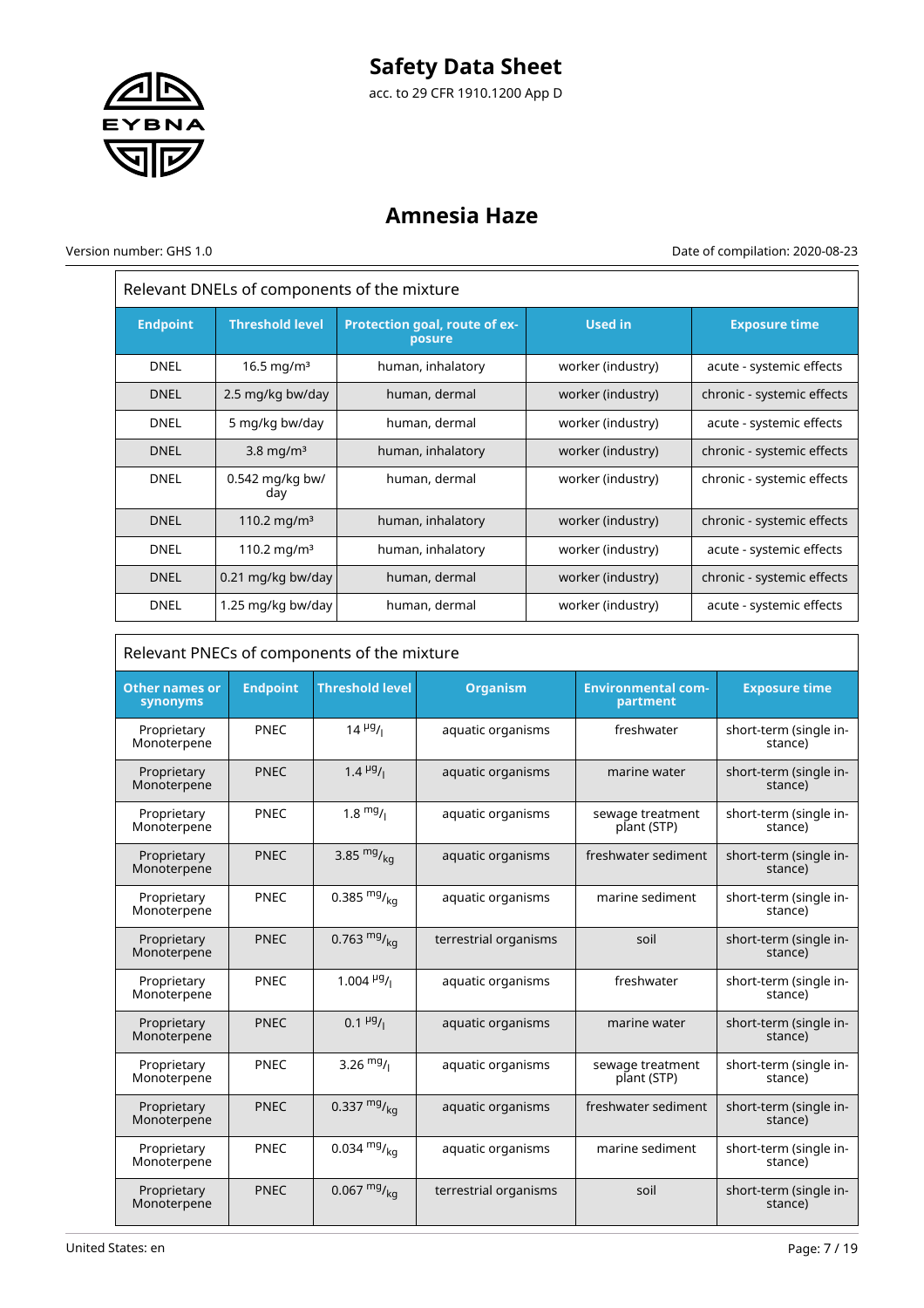

### **Amnesia Haze**

Version number: GHS 1.0 Date of compilation: 2020-08-23

| Relevant PNECs of components of the mixture |                 |                                      |                       |                                       |                                   |  |
|---------------------------------------------|-----------------|--------------------------------------|-----------------------|---------------------------------------|-----------------------------------|--|
| <b>Other names or</b><br>synonyms           | <b>Endpoint</b> | <b>Threshold level</b>               | <b>Organism</b>       | <b>Environmental com-</b><br>partment | <b>Exposure time</b>              |  |
| Proprietary<br>Monoterpenic Al-<br>cohol    | PNEC            | $0.2 \frac{mg}{l}$                   | aquatic organisms     | freshwater                            | short-term (single in-<br>stance) |  |
| Proprietary<br>Monoterpenic Al-<br>cohol    | <b>PNEC</b>     | $0.02 \frac{mg}{l}$                  | aquatic organisms     | marine water                          | short-term (single in-<br>stance) |  |
| Proprietary<br>Monoterpenic Al-<br>cohol    | PNEC            | $10 \frac{mg}{l}$                    | aquatic organisms     | sewage treatment<br>plant (STP)       | short-term (single in-<br>stance) |  |
| Proprietary<br>Monoterpenic Al-<br>cohol    | <b>PNEC</b>     | 2.22 $mg/kq$                         | aquatic organisms     | freshwater sediment                   | short-term (single in-<br>stance) |  |
| Proprietary<br>Monoterpenic Al-<br>cohol    | <b>PNEC</b>     | 0.222 $mg/kq$                        | aquatic organisms     | marine sediment                       | short-term (single in-<br>stance) |  |
| Proprietary<br>Monoterpenic Al-<br>cohol    | <b>PNEC</b>     | 0.327 $mg/kq$                        | terrestrial organisms | soil                                  | short-term (single in-<br>stance) |  |
| Proprietary<br>Monoterpene                  | <b>PNEC</b>     | $0.606$ <sup>µg</sup> / <sub>1</sub> | aquatic organisms     | freshwater                            | short-term (single in-<br>stance) |  |
| Proprietary<br>Monoterpene                  | <b>PNEC</b>     | $0.061 \frac{\mu g}{I}$              | aquatic organisms     | marine water                          | short-term (single in-<br>stance) |  |
| Proprietary<br>Monoterpene                  | <b>PNEC</b>     | $0.2 \frac{mg}{l}$                   | aquatic organisms     | sewage treatment<br>plant (STP)       | short-term (single in-<br>stance) |  |
| Proprietary<br>Monoterpene                  | <b>PNEC</b>     | 157 $\frac{\mu g}{\kappa q}$         | aquatic organisms     | freshwater sediment                   | short-term (single in-<br>stance) |  |
| Proprietary<br>Monoterpene                  | <b>PNEC</b>     | 15.7 $\frac{\mu g}{\kappa q}$        | aquatic organisms     | marine sediment                       | short-term (single in-<br>stance) |  |
| Proprietary<br>Monoterpene                  | <b>PNEC</b>     | 31.7 $\frac{\mu g}{\kappa q}$        | terrestrial organisms | soil                                  | short-term (single in-<br>stance) |  |
| Proprietary<br>Monoterpene                  | PNEC            | $0.001 \frac{mg}{l}$                 | aquatic organisms     | freshwater                            | short-term (single in-<br>stance) |  |
| Proprietary<br>Monoterpene                  | <b>PNEC</b>     | $0 \frac{mg}{l}$                     | aquatic organisms     | marine water                          | short-term (single in-<br>stance) |  |
| Proprietary<br>Monoterpene                  | PNEC            | $10 \frac{mg}{l}$                    | aquatic organisms     | sewage treatment<br>plant (STP)       | short-term (single in-<br>stance) |  |
| Proprietary<br>Monoterpene                  | <b>PNEC</b>     | 0.026 $mg/kq$                        | aquatic organisms     | freshwater sediment                   | short-term (single in-<br>stance) |  |
| Proprietary<br>Monoterpene                  | <b>PNEC</b>     | $0.003 \frac{mg}{kg}$                | aquatic organisms     | marine sediment                       | short-term (single in-<br>stance) |  |
| Proprietary<br>Monoterpene                  | <b>PNEC</b>     | $0.021 \frac{mg}{kg}$                | terrestrial organisms | soil                                  | short-term (single in-<br>stance) |  |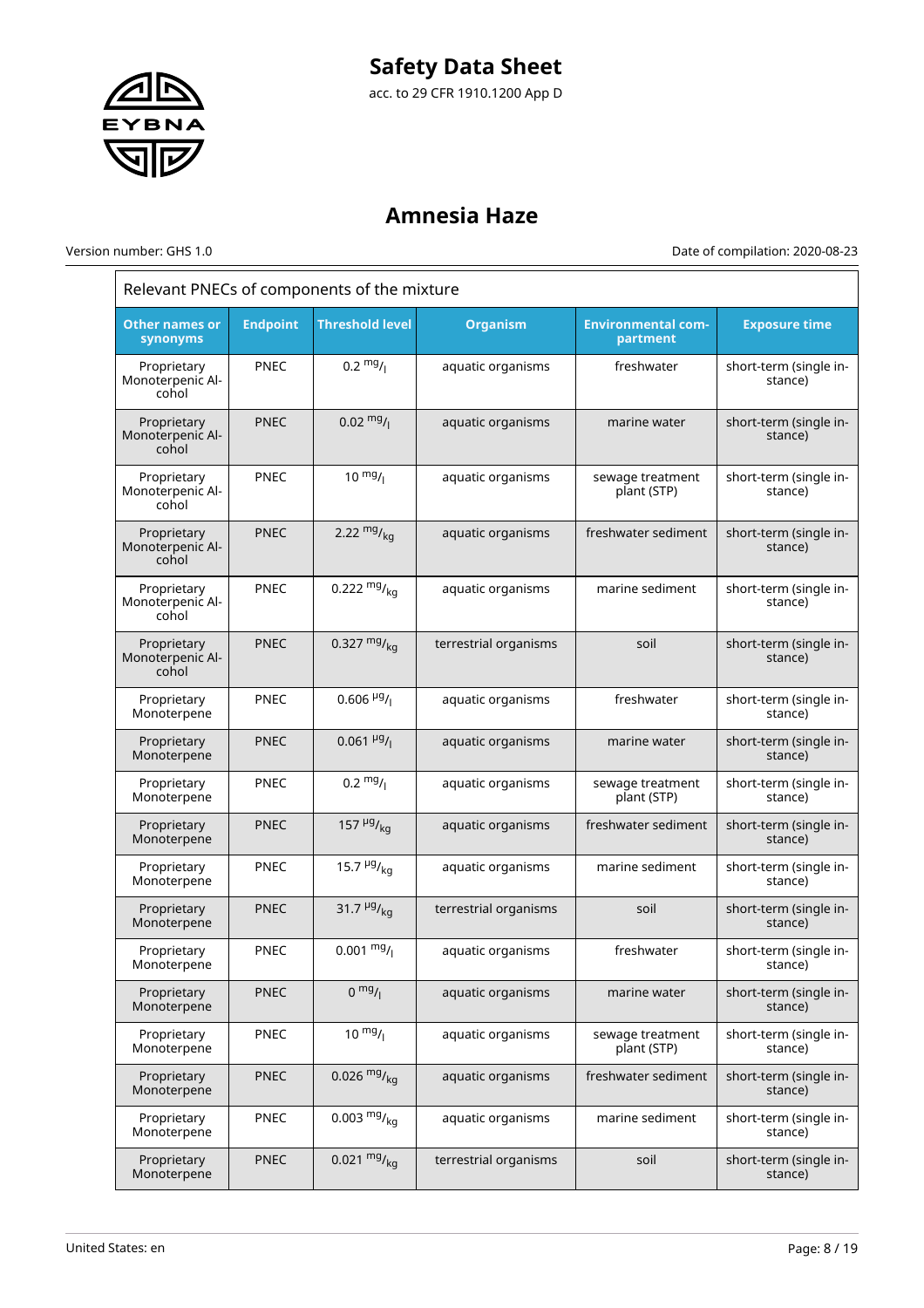acc. to 29 CFR 1910.1200 App D



### **Amnesia Haze**

Version number: GHS 1.0 Date of compilation: 2020-08-23

#### **8.2 Exposure controls**

#### Appropriate engineering controls

General ventilation.

Individual protection measures (personal protective equipment)

#### Eye/face protection

Wear eye/face protection.

#### Skin protection

#### - Hand protection

Wear suitable gloves. Chemical protection gloves are suitable, which are tested according to EN 374. Check leaktightness/impermeability prior to use. In the case of wanting to use the gloves again, clean them before taking off and air them well. For special purposes, it is recommended to check the resistance to chemicals of the protective gloves mentioned above together with the supplier of these gloves.

#### - Other protection measures

Take recovery periods for skin regeneration. Preventive skin protection (barrier creams/ointments) is recommended. Wash hands thoroughly after handling.

#### Respiratory protection

In case of inadequate ventilation wear respiratory protection.

#### Environmental exposure controls

Use appropriate container to avoid environmental contamination. Keep away from drains, surface and ground water.

#### **SECTION 9: Physical and chemical properties**

#### **9.1 Information on basic physical and chemical properties**

#### **Appearance**

| Physical state | liquid         |
|----------------|----------------|
| Color          |                |
| Odor           | characteristic |

#### **Other safety parameters**

| pH (value)                              | not determined          |
|-----------------------------------------|-------------------------|
| Melting point/freezing point            | not determined          |
| Initial boiling point and boiling range | 154.3 °C at 1,010 hPa   |
| Flash point                             | 31 $\degree$ C at 1 atm |
| Evaporation rate                        | not determined          |
| Flammability (solid, gas)               | not relevant, (fluid)   |
| <b>Explosive limits</b>                 | not determined          |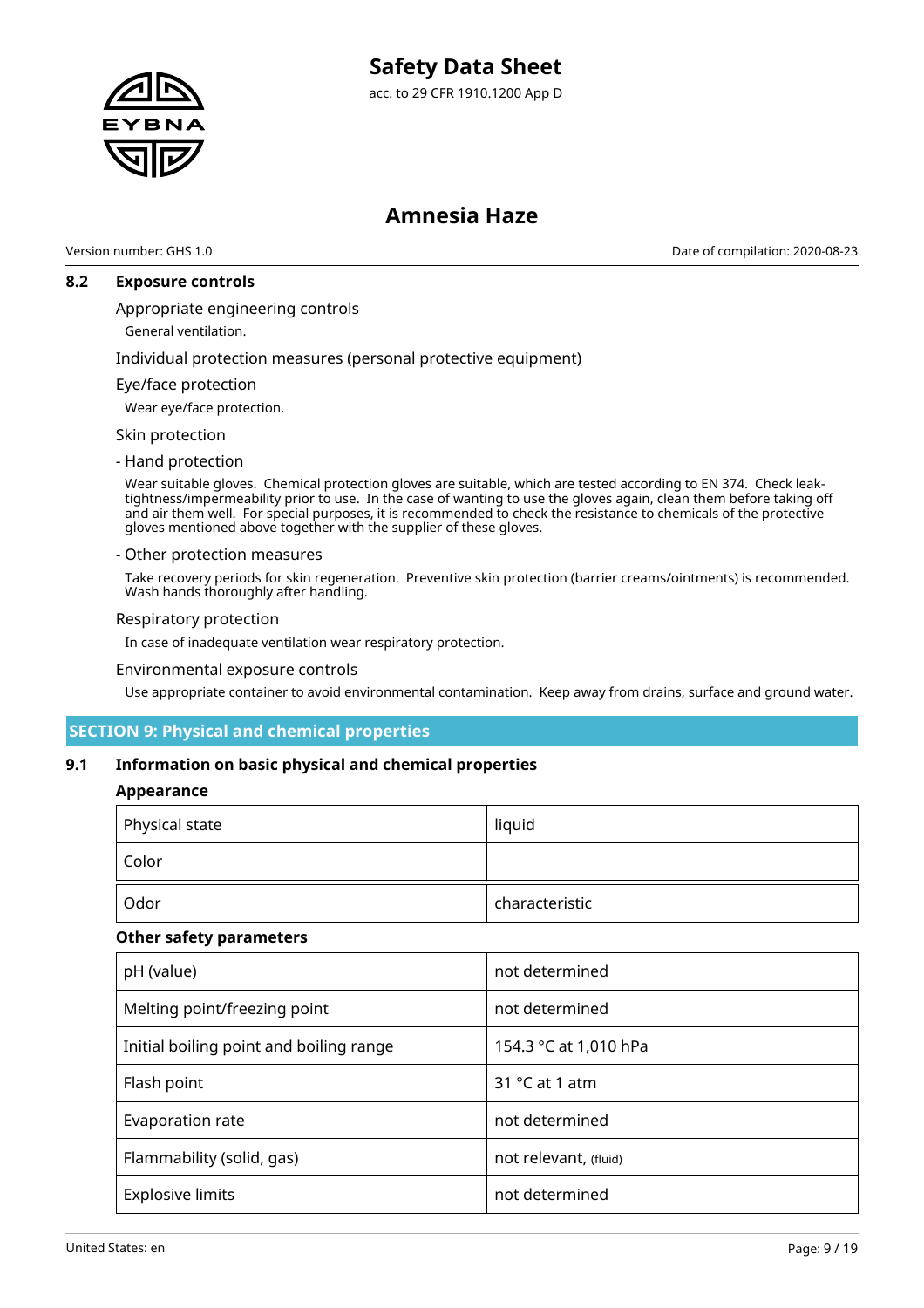

acc. to 29 CFR 1910.1200 App D

### **Amnesia Haze**

Version number: GHS 1.0 Date of compilation: 2020-08-23

| 9.2 | <b>Other information</b>    | there is no additional information            |
|-----|-----------------------------|-----------------------------------------------|
|     | Oxidizing properties        | none                                          |
|     | <b>Explosive properties</b> | none                                          |
|     | Viscosity                   | not determined                                |
|     | Auto-ignition temperature   | 245 °C                                        |
|     | - n-octanol/water (log KOW) | this information is not available             |
|     | Partition coefficient       |                                               |
|     | Solubility(ies)             | not determined                                |
|     | Relative density            | information on this property is not available |
|     | Vapor density               | this information is not available             |
|     | Density                     | not determined                                |
|     | Vapor pressure              | 690 Pa at 20 °C                               |

#### **SECTION 10: Stability and reactivity**

#### **10.1 Reactivity**

Concerning incompatibility: see below "Conditions to avoid" and "Incompatible materials". The mixture contains reactive substance(s). Risk of ignition.

If heated:

Risk of ignition

#### **10.2 Chemical stability**

See below "Conditions to avoid".

#### **10.3 Possibility of hazardous reactions**

No known hazardous reactions.

#### **10.4 Conditions to avoid**

Keep away from heat, hot surfaces, sparks, open flames and other ignition sources. No smoking.

Hints to prevent fire or explosion

Use explosion-proof electrical/ventilating/lighting/equipment. Use only non-sparking tools. Take precautionary measures against static discharge.

#### **10.5 Incompatible materials**

**Oxidizers** 

#### **10.6 Hazardous decomposition products**

Reasonably anticipated hazardous decomposition products produced as a result of use, storage, spill and heating are not known. Hazardous combustion products: see section 5.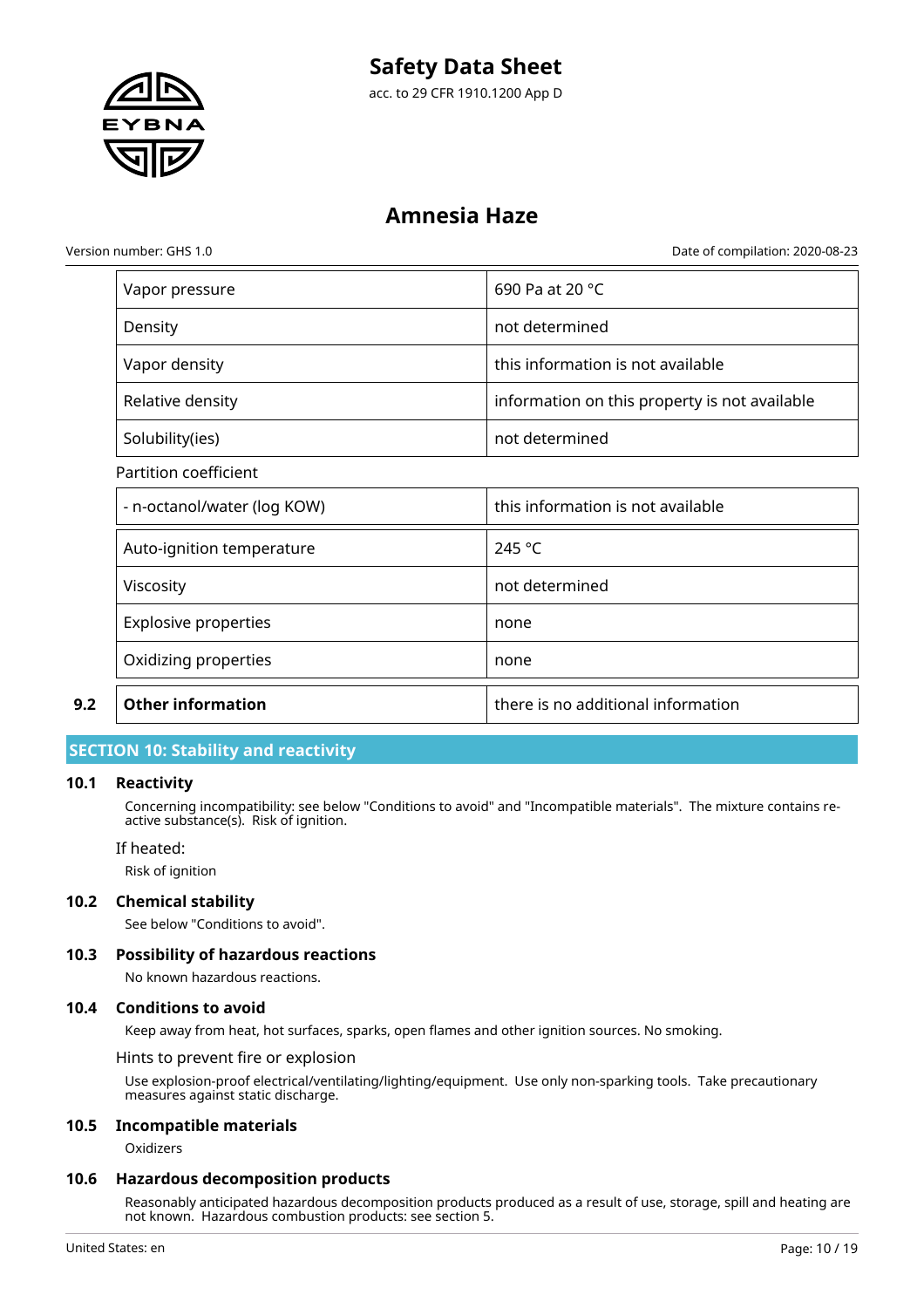

Version number: GHS 1.0 Date of compilation: 2020-08-23

### **SECTION 11: Toxicological information**

#### **11.1 Information on toxicological effects**

Test data are not available for the complete mixture.

#### Classification procedure

The method for classification of the mixture is based on ingredients of the mixture (additivity formula).

#### **Classification acc. to OSHA "Hazard Communication Standard" (29 CFR 1910.1200)**

#### Acute toxicity

Harmful if swallowed.

#### - Acute toxicity estimate (ATE)

Oral  $1,213 \frac{mg}{kg}$ 

| Acute toxicity estimate (ATE) of components of the mixture |                       |                  |  |  |  |
|------------------------------------------------------------|-----------------------|------------------|--|--|--|
| Other names or synonyms                                    | <b>Exposure route</b> | <b>ATE</b>       |  |  |  |
| Proprietary Sesquiterpene                                  | oral                  | 500 $mg/_{kq}$   |  |  |  |
| Proprietary Sesquiterpene                                  | oral                  | 500 $mg/_{ka}$   |  |  |  |
| Proprietary Monoterpene                                    | oral                  | 500 $mg/_{ka}$   |  |  |  |
| Proprietary Monoterpene                                    | dermal                | 1,100 $mg/_{ka}$ |  |  |  |
| Proprietary Monoterpene                                    | inhalation: vapor     | 11 $mg/1/4h$     |  |  |  |
| Proprietary Monoterpene                                    | oral                  | 500 $mg/kq$      |  |  |  |

#### Skin corrosion/irritation

Causes skin irritation.

#### Serious eye damage/eye irritation

Causes serious eye irritation.

#### Respiratory or skin sensitization

May cause an allergic skin reaction.

#### Germ cell mutagenicity

Shall not be classified as germ cell mutagenic.

#### Carcinogenicity

Suspected of causing cancer.

| IARC Monographs on the Evaluation of Carcinogenic Risks to Humans |                       |               |
|-------------------------------------------------------------------|-----------------------|---------------|
| Name of substance                                                 | <b>Classification</b> | <b>Number</b> |
| Proprietary Monoterpene                                           | 2Β                    |               |
| Proprietary Monoterpene                                           |                       |               |

Legend

 $\overline{2B}$  Possibly carcinogenic to humans<br>3 Not classifiable as to carcinogenic

3 Not classifiable as to carcinogenicity in humans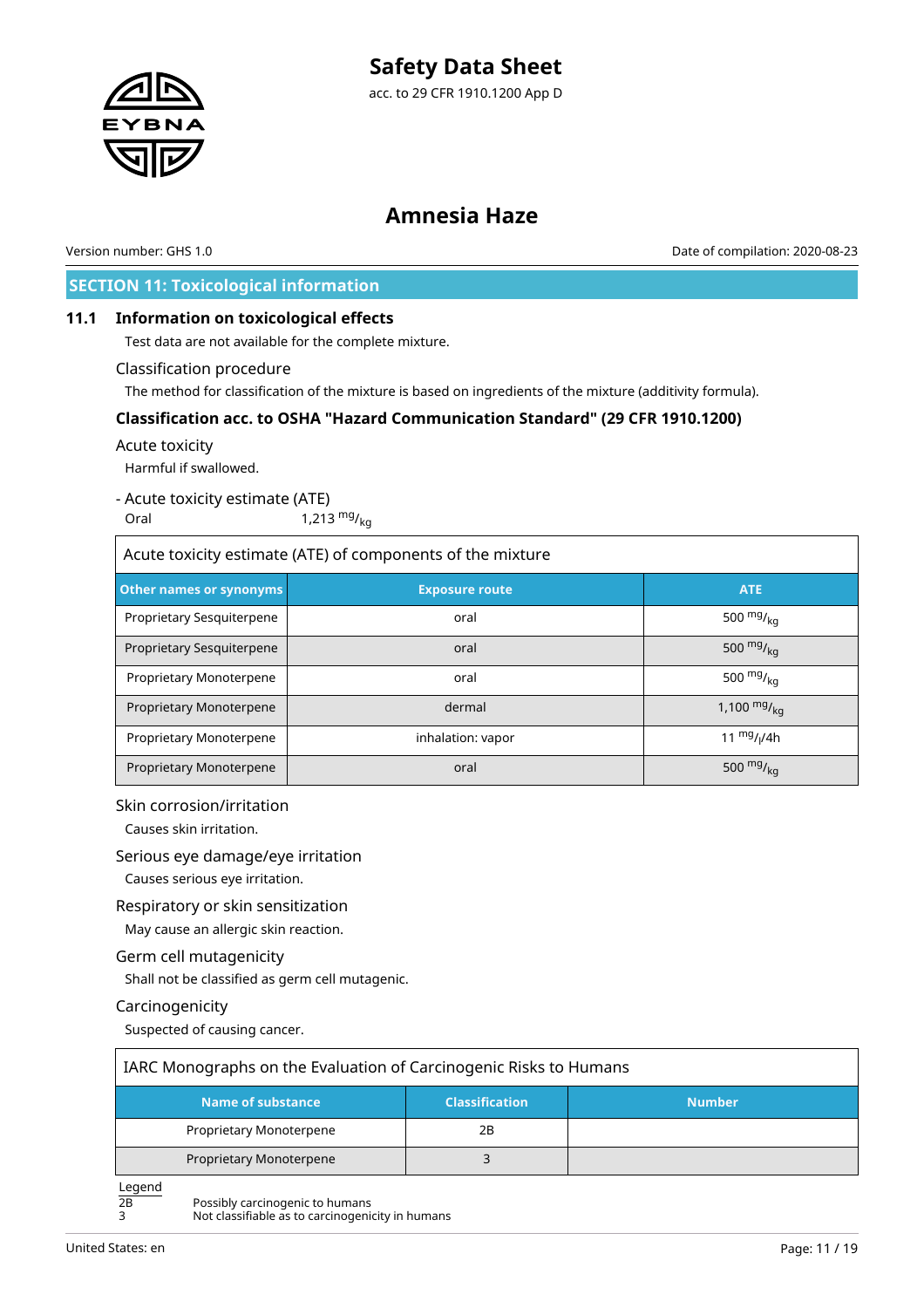

acc. to 29 CFR 1910.1200 App D

### **Amnesia Haze**

Version number: GHS 1.0 Date of compilation: 2020-08-23

٦

#### Reproductive toxicity

Shall not be classified as a reproductive toxicant.

Specific target organ toxicity - single exposure

Shall not be classified as a specific target organ toxicant (single exposure).

#### Specific target organ toxicity - repeated exposure

Shall not be classified as a specific target organ toxicant (repeated exposure).

#### Aspiration hazard

May be fatal if swallowed and enters airways.

#### **SECTION 12: Ecological information**

#### **12.1 Toxicity**

 $\overline{\Gamma}$ 

Very toxic to aquatic life with long lasting effects.

|                                          | Aquatic toxicity (acute) of components of the mixture |                                       |                       |                      |
|------------------------------------------|-------------------------------------------------------|---------------------------------------|-----------------------|----------------------|
| <b>Other names or</b><br>synonyms        | <b>Endpoint</b>                                       | <b>Value</b>                          | <b>Species</b>        | <b>Exposure time</b> |
| Proprietary<br>Monoterpene               | <b>LC50</b>                                           | 720 $\mu$ <sup>g</sup> / <sub>1</sub> | fish                  | 96 h                 |
| Proprietary<br>Monoterpene               | <b>EC50</b>                                           | $688 \frac{\mu g}{I}$                 | fish                  | 96h                  |
| Proprietary<br>Monoterpene               | ErC50                                                 | $0.32 \frac{mg}{l}$                   | algae                 | 72 h                 |
| Proprietary<br>Monoterpene               | <b>EC50</b>                                           | $1.47 \frac{mg}{l}$                   | aquatic invertebrates | 48 h                 |
| Proprietary<br>Monoterpene               | ErC50                                                 | $0.342 \frac{mg}{l}$                  | algae                 | 72 h                 |
| Proprietary<br>Monoterpenic Alco-<br>hol | <b>LC50</b>                                           | $27.8 \text{ mg}/1$                   | fish                  | 96 h                 |
| Proprietary<br>Monoterpenic Alco-<br>hol | <b>EC50</b>                                           | 59 $mg/1$                             | aquatic invertebrates | 48 h                 |
| Proprietary<br>Monoterpenic Alco-<br>hol | ErC50                                                 | 156.7 $mg/$                           | algae                 | 96 h                 |
| Proprietary<br>Monoterpene               | <b>LC50</b>                                           | $0.303 \frac{mg}{l}$                  | fish                  | 96 h                 |
| Proprietary<br>Monoterpene               | <b>EC50</b>                                           | $0.475 \frac{mg}{l}$                  | aquatic invertebrates | 48 h                 |
| Proprietary<br>Monoterpene               | <b>LC50</b>                                           | $0.72 \frac{mg}{l}$                   | fish                  | 96 h                 |
| Proprietary<br>Monoterpene               | <b>EC50</b>                                           | $0.96 \frac{mg}{l}$                   | aquatic invertebrates | 24 h                 |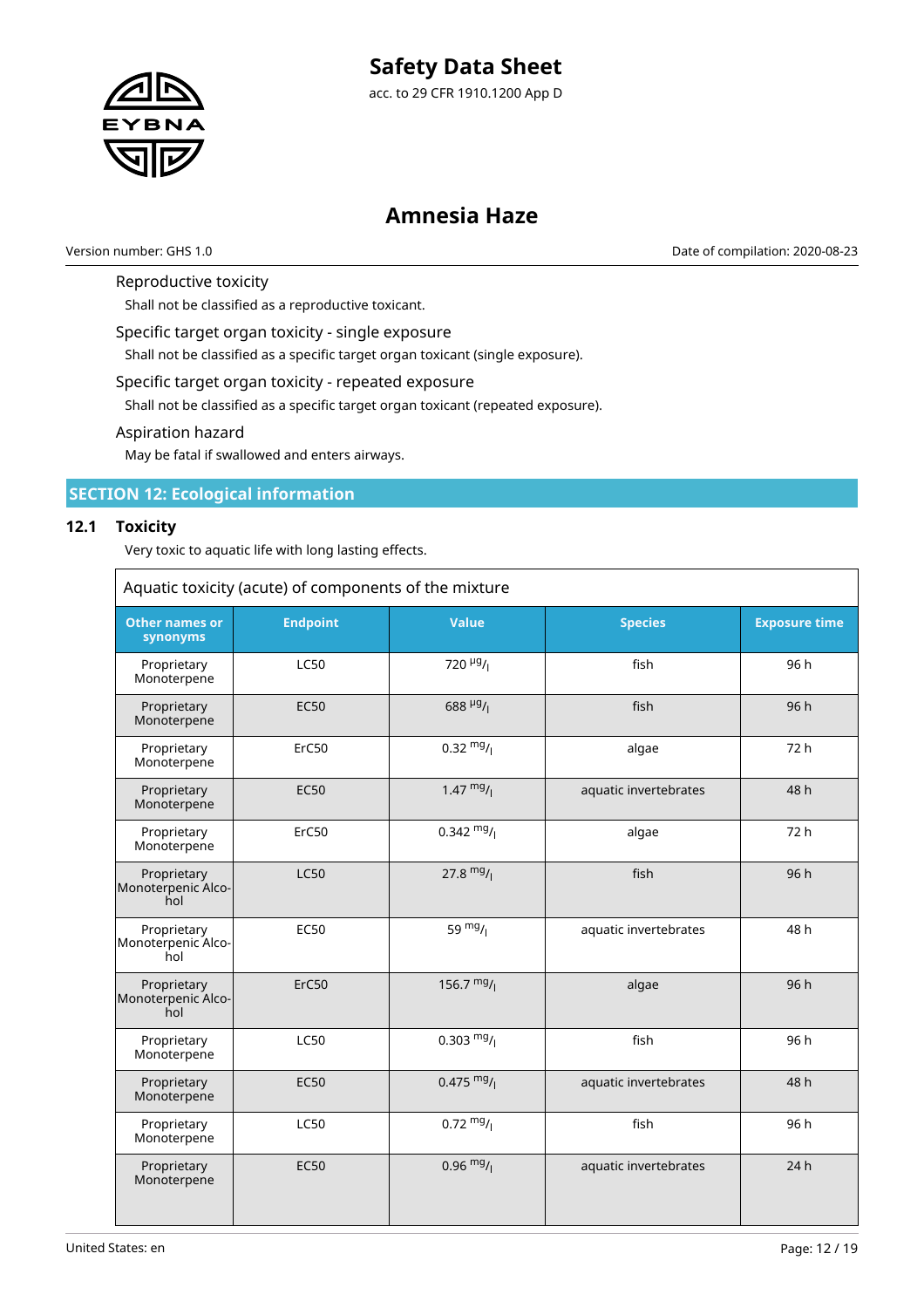

### **Amnesia Haze**

 $\overline{a}$ 

Version number: GHS 1.0 Date of compilation: 2020-08-23

|                                          | Aquatic toxicity (acute) of components of the mixture   |                     |                |                      |
|------------------------------------------|---------------------------------------------------------|---------------------|----------------|----------------------|
| <b>Other names or</b><br>synonyms        | <b>Endpoint</b>                                         | <b>Value</b>        | <b>Species</b> | <b>Exposure time</b> |
| Proprietary<br>Monoterpene               | ErC50                                                   | $>1,000$ mg/        | algae          | 72 h                 |
|                                          | Aquatic toxicity (chronic) of components of the mixture |                     |                |                      |
| <b>Other names or</b><br>synonyms        | <b>Endpoint</b>                                         | <b>Value</b>        | <b>Species</b> | <b>Exposure time</b> |
| Proprietary<br>Monoterpene               | <b>EC50</b>                                             | $<$ 0.67 $mg/$      | fish           | 8 d                  |
| Proprietary<br>Monoterpene               | <b>LC50</b>                                             | $0.41 \frac{mg}{l}$ | fish           | 8 d                  |
| Proprietary<br>Monoterpene               | <b>EC50</b>                                             | 326 $mg/1$          | microorganisms | 3 <sub>h</sub>       |
| Proprietary<br>Monoterpenic Alco-<br>hol | <b>EC50</b>                                             | $>100 \frac{mg}{l}$ | microorganisms | $30 \text{ min}$     |
| Proprietary<br>Monoterpene               | <b>EC50</b>                                             | $>1,000$ mg/        | microorganisms | 3 <sub>h</sub>       |

#### **12.2 Persistence and degradability**

Data are not available.

#### **12.3 Bioaccumulative potential**

Data are not available.

#### **12.4 Mobility in soil**

Data are not available.

**12.5 Results of PBT and vPvB assessment** Data are not available.

#### **12.6 Other adverse effects**

Data are not available.

#### **SECTION 13: Disposal considerations**

#### **13.1 Waste treatment methods**

Waste treatment-relevant information

Solvent reclamation/regeneration.

#### Sewage disposal-relevant information

Do not empty into drains. Avoid release to the environment. Refer to special instructions/safety data sheets.

#### Waste treatment of containers/packages

Only packagings which are approved (e.g. acc. to DOT) may be used. Completely emptied packages can be recycled. Handle contaminated packages in the same way as the substance itself.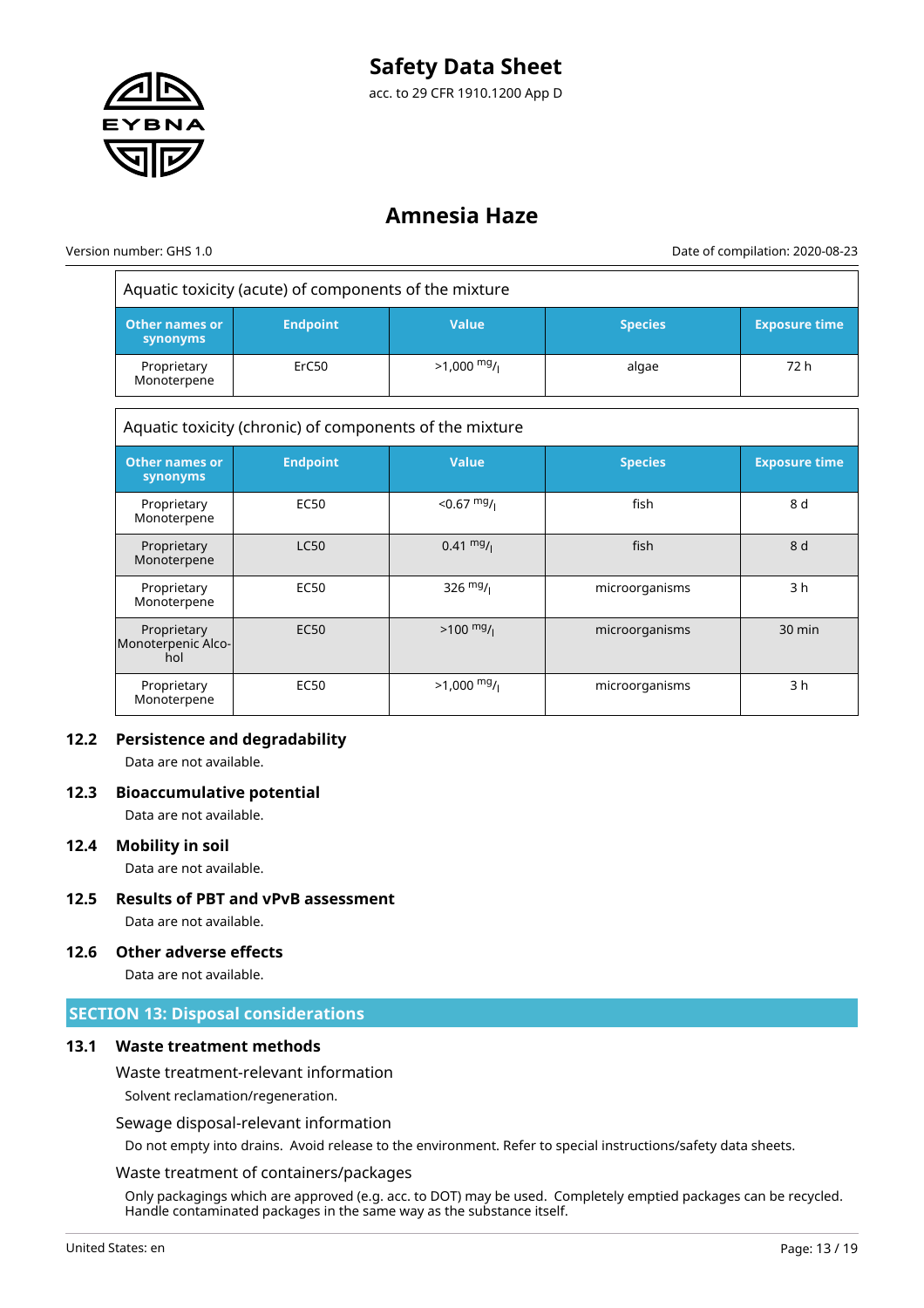

Version number: GHS 1.0 Date of compilation: 2020-08-23

#### **Remarks**

Please consider the relevant national or regional provisions. Waste shall be separated into the categories that can be handled separately by the local or national waste management facilities.

|      | <b>SECTION 14: Transport information</b>                                                                               |                                                                                                                                |
|------|------------------------------------------------------------------------------------------------------------------------|--------------------------------------------------------------------------------------------------------------------------------|
| 14.1 | <b>UN number</b>                                                                                                       | 1993                                                                                                                           |
| 14.2 | UN proper shipping name                                                                                                | Flammable liquid, n.o.s.                                                                                                       |
|      | Technical name (hazardous ingredients)                                                                                 | (R)-p-mentha-1,8-diene, Beta-Myrcene                                                                                           |
| 14.3 | <b>Transport hazard class(es)</b>                                                                                      |                                                                                                                                |
|      | Class                                                                                                                  | 3 (flammable liquids)                                                                                                          |
| 14.4 | <b>Packing group</b>                                                                                                   | III (substance presenting low danger)                                                                                          |
| 14.5 | <b>Environmental hazards</b>                                                                                           | hazardous to the aquatic environment                                                                                           |
|      | Environmentally hazardous substance (aquatic<br>environment)                                                           | (R)-p-mentha-1,8-diene                                                                                                         |
| 14.6 | <b>Special precautions for user</b><br>There is no additional information.                                             |                                                                                                                                |
| 14.7 | Transport in bulk according to Annex II of MARPOL and the IBC Code<br>The cargo is not intended to be carried in bulk. |                                                                                                                                |
|      | <b>Information for each of the UN Model Regulations</b>                                                                |                                                                                                                                |
|      | Transport of dangerous goods by road or rail (49 CFR US DOT)                                                           |                                                                                                                                |
|      | Index number                                                                                                           | 1993                                                                                                                           |
|      | Proper shipping name                                                                                                   | Flammable liquid, n.o.s.                                                                                                       |
|      | - Particulars in the shipper's declaration                                                                             | UN1993, Flammable liquid, n.o.s., (contains: (R)-p-<br>mentha-1,8-diene, Beta-Myrcene), 3, III, environ-<br>mentally hazardous |
|      | Class                                                                                                                  | 3                                                                                                                              |
|      | Packing group                                                                                                          | Ш                                                                                                                              |
|      | Danger label(s)                                                                                                        | 3, fish and tree                                                                                                               |
|      |                                                                                                                        |                                                                                                                                |
|      | <b>Environmental hazards</b>                                                                                           | <b>YES</b> (hazardous to the aquatic environment)                                                                              |
|      | Special provisions (SP)                                                                                                | B1, B52, IB3, T4, TP1, TP29                                                                                                    |
|      | <b>ERG No</b>                                                                                                          | 128                                                                                                                            |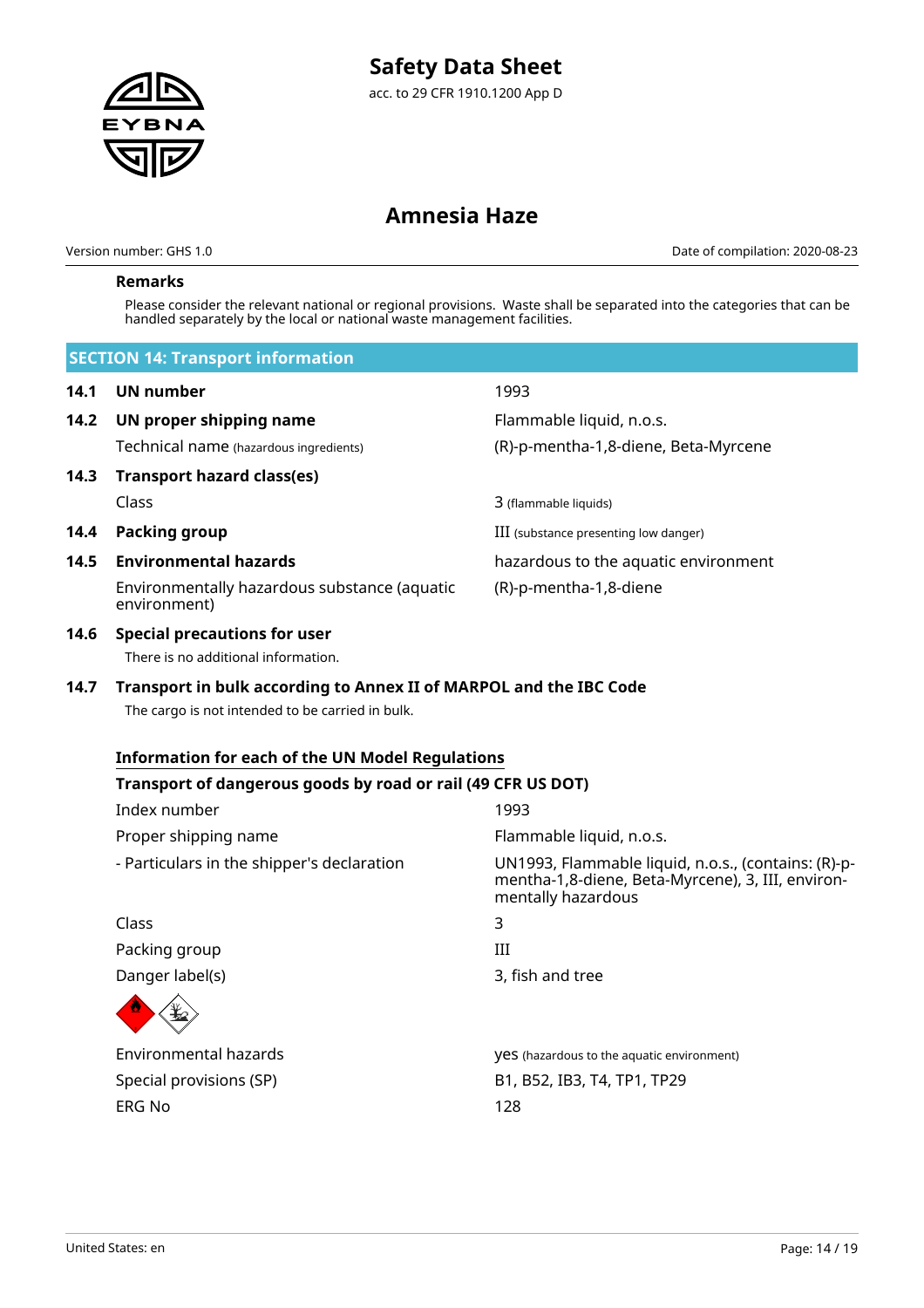

acc. to 29 CFR 1910.1200 App D

### **Amnesia Haze**

Version number: GHS 1.0 Date of compilation: 2020-08-23

| <b>International Maritime Dangerous Goods Code (IMDG)</b>        |                                                   |
|------------------------------------------------------------------|---------------------------------------------------|
| UN number                                                        | 1993                                              |
| Proper shipping name                                             | FLAMMABLE LIQUID, N.O.S.                          |
| Class                                                            | 3                                                 |
| Marine pollutant                                                 | <b>yes</b> (hazardous to the aquatic environment) |
| Packing group                                                    | III                                               |
| Danger label(s)                                                  | 3, fish and tree                                  |
|                                                                  |                                                   |
| Special provisions (SP)                                          | 223, 274, 955                                     |
| Excepted quantities (EQ)                                         | E1                                                |
| Limited quantities (LQ)                                          | 5L                                                |
| EmS                                                              | F-E, S-E                                          |
| Stowage category                                                 | A                                                 |
| <b>International Civil Aviation Organization (ICAO-IATA/DGR)</b> |                                                   |
| UN number                                                        | 1993                                              |
| Proper shipping name                                             | Flammable liquid, n.o.s.                          |
| Class                                                            | 3                                                 |
| <b>Environmental hazards</b>                                     | <b>yes</b> (hazardous to the aquatic environment) |
| Packing group                                                    | III                                               |
| Danger label(s)                                                  | 3                                                 |
|                                                                  |                                                   |
| Special provisions (SP)                                          | A <sub>3</sub>                                    |
| Excepted quantities (EQ)                                         | E1                                                |
| Limited quantities (LQ)                                          | 10L                                               |

### **SECTION 15: Regulatory information**

### **15.1 Safety, health and environmental regulations specific for the product in question National regulations (United States)**

#### **Superfund Amendment and Reauthorization Act (SARA TITLE III )**

- The List of Extremely Hazardous Substances and Their Threshold Planning Quantities (EPCRA Section 302, 304)

none of the ingredients are listed

- Specific Toxic Chemical Listings (EPCRA Section 313) none of the ingredients are listed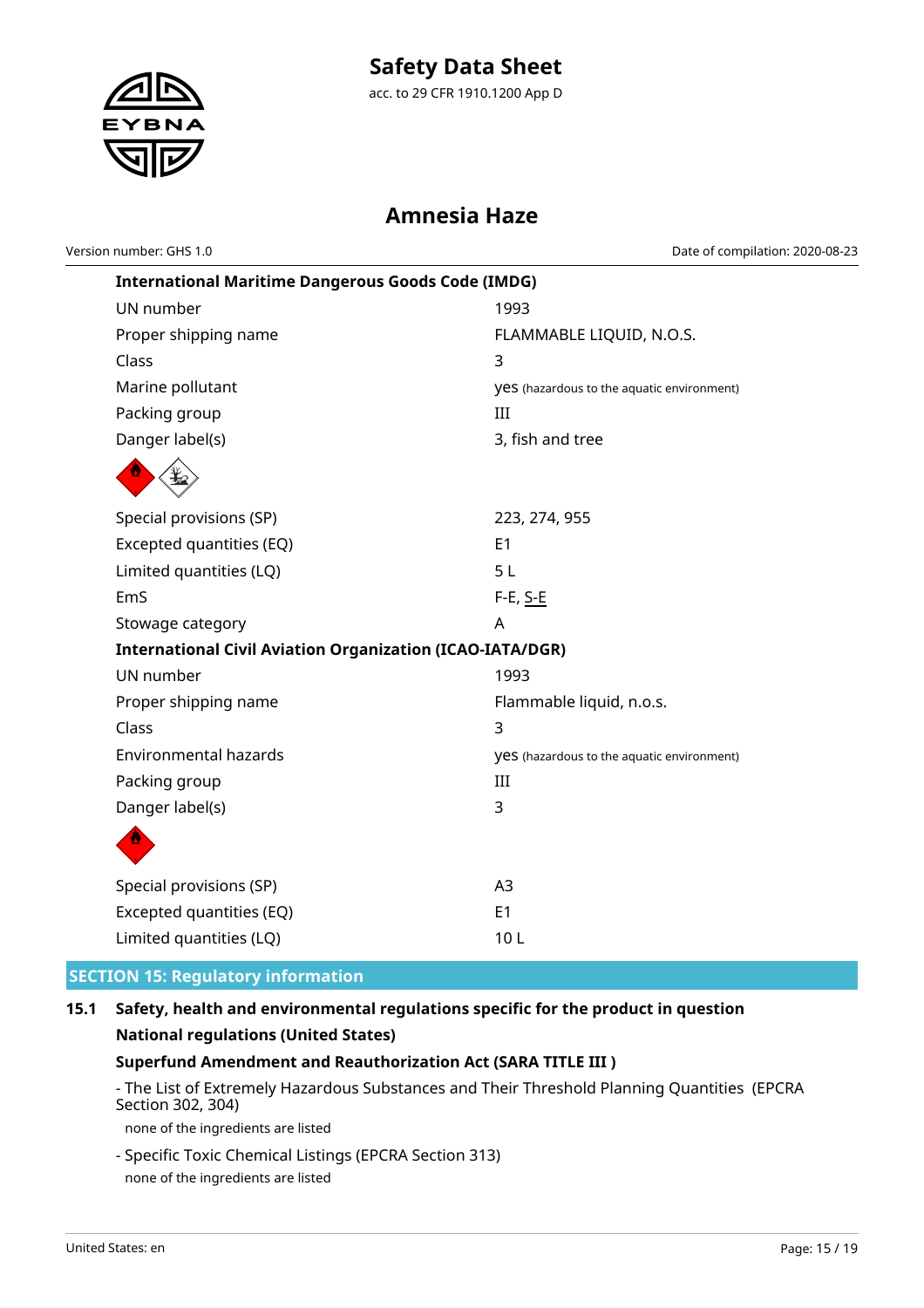

Version number: GHS 1.0 Date of compilation: 2020-08-23

#### **Comprehensive Environmental Response, Compensation, and Liability Act (CERCLA)**

- List of Hazardous Substances and Reportable Quantities (CERCLA section 102a) (40 CFR 302.4) none of the ingredients are listed

#### **Clean Air Act**

none of the ingredients are listed

#### **Right to Know Hazardous Substance List**

#### - Hazardous Substance List (NJ-RTK)

| Name of substance      | <b>CAS No</b> | <b>Remarks</b> | <b>Classifications</b> |
|------------------------|---------------|----------------|------------------------|
| Alpha-Pinene           | 80-56-8       |                | F3                     |
| (R)-p-mentha-1,8-diene | 138-86-3      |                | F <sub>2</sub>         |

Legend

 $\overline{F2}$  Flammable - Second Degree

Flammable - Third Degree

#### **California Environmental Protection Agency (Cal/EPA): Proposition 65 - Safe Drinking Water and Toxic Enforcement Act of 1987**

| Proposition 65 List of chemicals |               |                |                      |
|----------------------------------|---------------|----------------|----------------------|
| Name acc. to inventory           | <b>CAS No</b> | <b>Remarks</b> | Type of the toxicity |
| beta-Myrcene                     | 123-35-3      |                | cancer               |

#### **VOC content**

Regulated Volatile Organic Compounds (VOC-EPA): Regulated Volatile Organic Compounds (VOC-Cal ARB):

#### **Industry or sector specific available guidance(s)**

#### **NPCA-HMIS® III**

Hazardous Materials Identification System. American Coatings Association.

| <b>Category</b>     | <b>Rating</b> | <b>Description</b>                                                                                                                                              |
|---------------------|---------------|-----------------------------------------------------------------------------------------------------------------------------------------------------------------|
| Chronic             | $\star$       | chronic (long-term) health effects may result from repeated overexposure                                                                                        |
| Health              |               | temporary or minor injury may occur                                                                                                                             |
| Flammability        |               | material that can be ignited under almost all ambient temperature conditions                                                                                    |
| Physical hazard     |               | material that is normally stable, even under fire conditions, and will not react with wa-<br>ter, polymerize, decompose, condense, or self-react. Non-explosive |
| Personal protection |               |                                                                                                                                                                 |

#### **NFPA® 704**

National Fire Protection Association: Standard System for the Identification of the Hazards of Materials for Emergency Response (United States).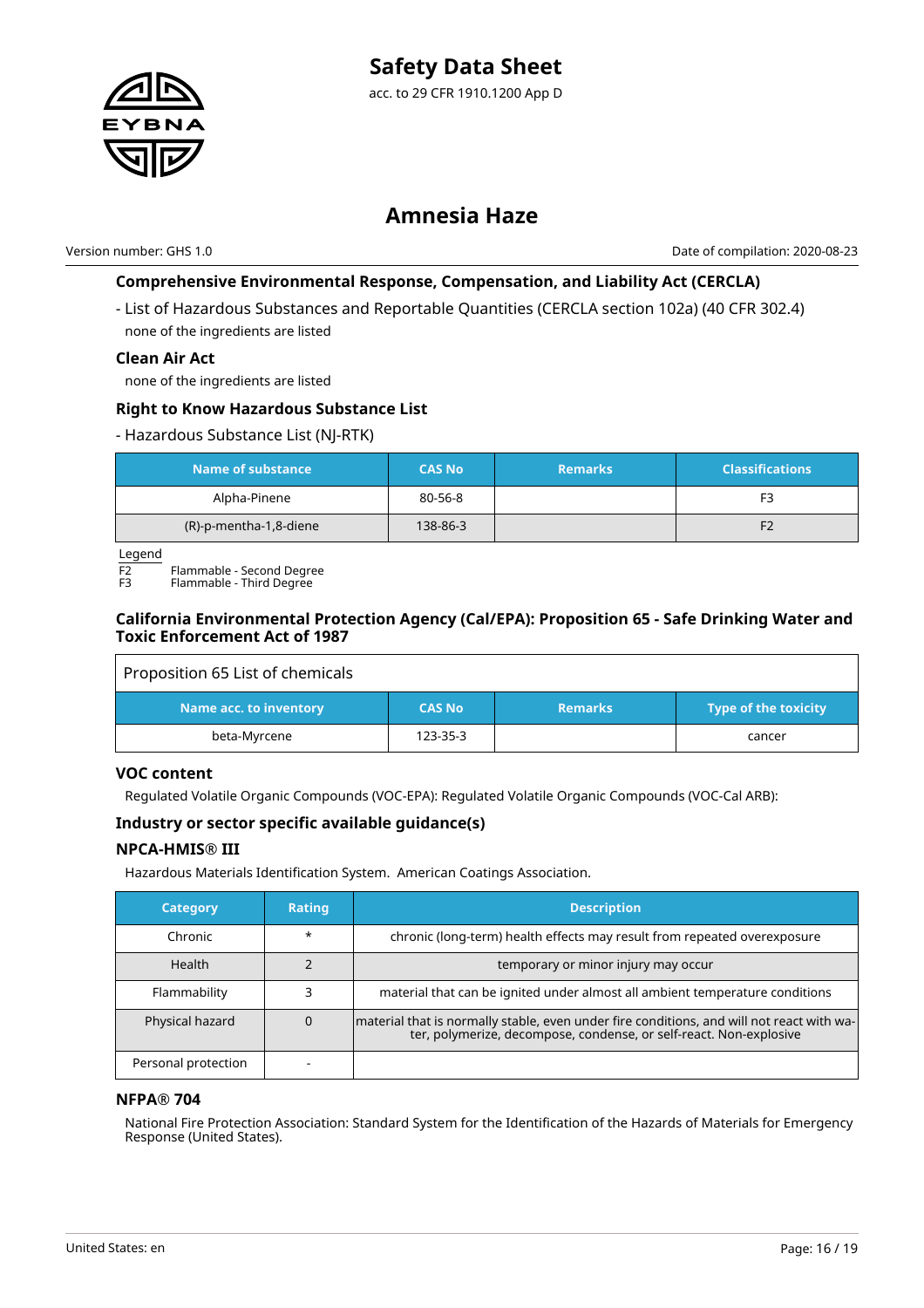

acc. to 29 CFR 1910.1200 App D

### **Amnesia Haze**

Version number: GHS 1.0 Date of compilation: 2020-08-23

| <b>Category</b> | Degree of<br>hazard | <b>Description</b>                                                                                    |
|-----------------|---------------------|-------------------------------------------------------------------------------------------------------|
| Flammability    |                     | material that can be ignited under almost all ambient temperature conditions                          |
| Health          |                     | material that, under emergency conditions, can cause temporary incapacitation or re-<br>sidual injury |
| Instability     | 0                   | material that is normally stable, even under fire conditions                                          |
| Special hazard  |                     |                                                                                                       |

#### **National inventories**

| Country | <b>Inventory</b> | <b>Status</b>                  |
|---------|------------------|--------------------------------|
| US      | TSCA             | not all ingredients are listed |
| Legend  |                  |                                |

TSCA Toxic Substance Control Act

#### **15.2 Chemical Safety Assessment**

Chemical safety assessments for substances in this mixture were not carried out.

#### **SECTION 16: Other information, including date of preparation or last revision**

#### **Abbreviations and acronyms**

| Abbr.              | <b>Descriptions of used abbreviations</b>                                                                                                                                                                                                            |
|--------------------|------------------------------------------------------------------------------------------------------------------------------------------------------------------------------------------------------------------------------------------------------|
| 49 CFR US DOT      | 49 CFR U.S. Department of Transportation                                                                                                                                                                                                             |
| <b>ACGIH® 2019</b> | From ACGIH®, 2019 TLVs® and BEIs® Book. Copyright 2019. Reprinted with permission. Information on<br>the proper use of the TLVs® and BEIs®: http://www.acgih.org/tlv-bei-guidelines/policies-procedures-<br>presentations/tlv-bei-position-statement |
| Acute Tox.         | Acute toxicity                                                                                                                                                                                                                                       |
| Asp. Tox.          | Aspiration hazard                                                                                                                                                                                                                                    |
| <b>ATE</b>         | <b>Acute Toxicity Estimate</b>                                                                                                                                                                                                                       |
| Cal ARB            | California Air Resources Board                                                                                                                                                                                                                       |
| Carc.              | Carcinogenicity                                                                                                                                                                                                                                      |
| CAS                | Chemical Abstracts Service (service that maintains the most comprehensive list of chemical substances)                                                                                                                                               |
| Ceiling-C          | Ceiling value                                                                                                                                                                                                                                        |
| <b>DGR</b>         | Dangerous Goods Regulations (see IATA/DGR)                                                                                                                                                                                                           |
| <b>DNEL</b>        | Derived No-Effect Level                                                                                                                                                                                                                              |
| <b>DOT</b>         | Department of Transportation (USA)                                                                                                                                                                                                                   |
| EC <sub>50</sub>   | Effective Concentration 50 %. The EC50 corresponds to the concentration of a tested substance causing<br>50 % changes in response (e.g. on growth) during a specified time interval                                                                  |
| EmS                | <b>Emergency Schedule</b>                                                                                                                                                                                                                            |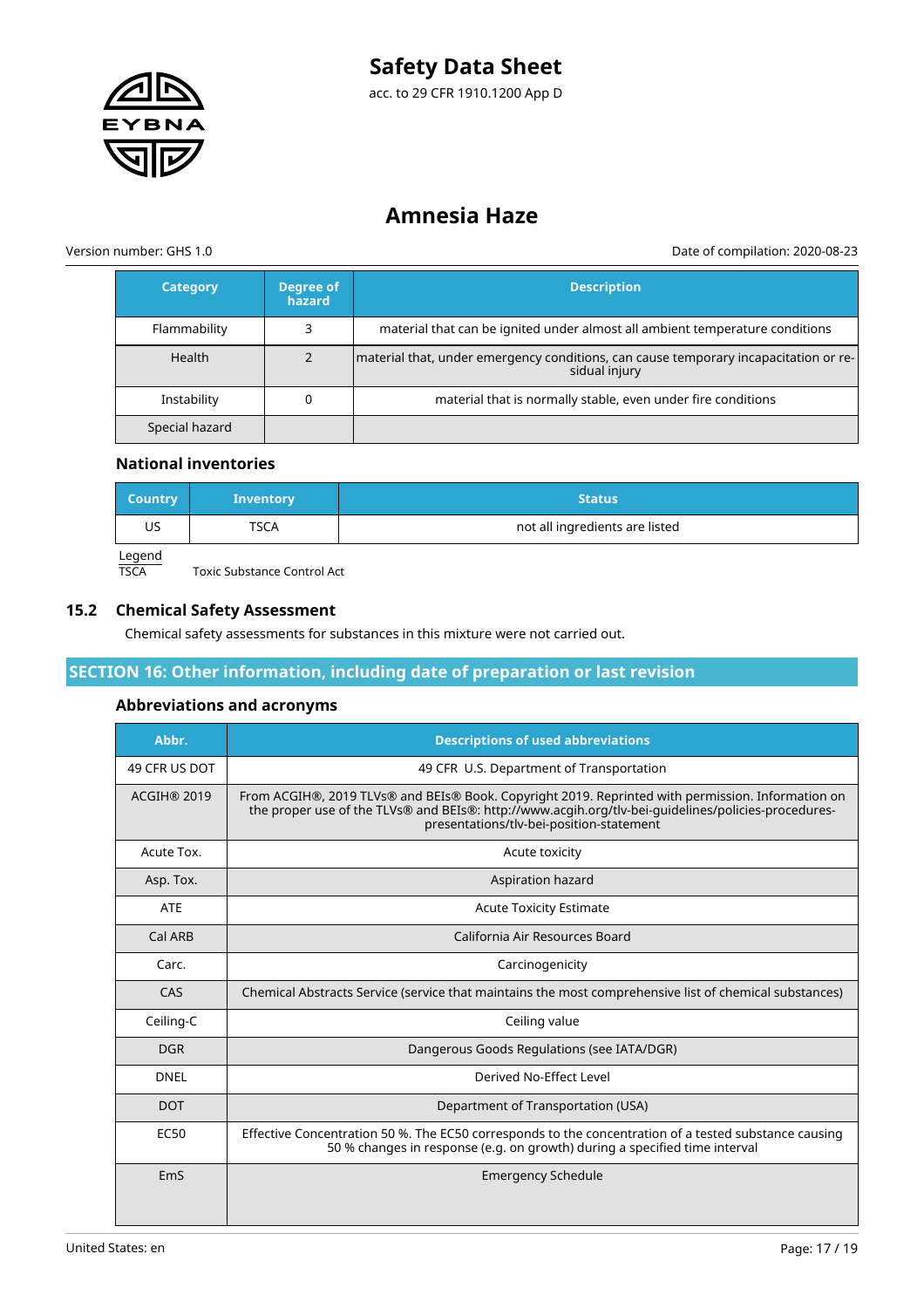

# **Amnesia Haze**

Version number: GHS 1.0 Date of compilation: 2020-08-23

| Abbr.                 | <b>Descriptions of used abbreviations</b>                                                                                                                                        |
|-----------------------|----------------------------------------------------------------------------------------------------------------------------------------------------------------------------------|
| EPA                   | Environmental Protection Agency. An agency of the federal government of the United States charged<br>with protecting human health and the environment                            |
| ErC50                 | $\equiv$ EC50: in this method, that concentration of test substance which results in a 50 % reduction in either<br>growth (EbC50) or growth rate (ErC50) relative to the control |
| <b>ERG No</b>         | Emergency Response Guidebook - Number                                                                                                                                            |
| Eye Dam.              | Seriously damaging to the eye                                                                                                                                                    |
| Eye Irrit.            | Irritant to the eye                                                                                                                                                              |
| Flam. Liq.            | Flammable liquid                                                                                                                                                                 |
| Flam. Sol.            | Flammable solid                                                                                                                                                                  |
| <b>GHS</b>            | "Globally Harmonized System of Classification and Labelling of Chemicals" developed by the United Na-<br>tions                                                                   |
| <b>IATA</b>           | <b>International Air Transport Association</b>                                                                                                                                   |
| <b>IATA/DGR</b>       | Dangerous Goods Regulations (DGR) for the air transport (IATA)                                                                                                                   |
| <b>ICAO</b>           | <b>International Civil Aviation Organization</b>                                                                                                                                 |
| <b>IMDG</b>           | International Maritime Dangerous Goods Code                                                                                                                                      |
| <b>LC50</b>           | Lethal Concentration 50%: the LC50 corresponds to the concentration of a tested substance causing 50 %<br>lethality during a specified time interval                             |
| <b>MARPOL</b>         | International Convention for the Prevention of Pollution from Ships (abbr. of "Marine Pollutant")                                                                                |
|                       |                                                                                                                                                                                  |
| <b>NPCA-HMIS® III</b> | National Paint and Coatings Association: Hazardous Materials Identification System - HMIS® III, Third Edi-<br>tion                                                               |
| <b>OSHA</b>           | Occupational Safety and Health Administration (United States)                                                                                                                    |
| <b>PBT</b>            | Persistent, Bioaccumulative and Toxic                                                                                                                                            |
| <b>PNEC</b>           | Predicted No-Effect Concentration                                                                                                                                                |
| ppm                   | Parts per million                                                                                                                                                                |
| Skin Corr.            | Corrosive to skin                                                                                                                                                                |
| Skin Irrit.           | Irritant to skin                                                                                                                                                                 |
| Skin Sens.            | Skin sensitization                                                                                                                                                               |
| <b>STEL</b>           | Short-term exposure limit                                                                                                                                                        |
| <b>STOT SE</b>        | Specific target organ toxicity - single exposure                                                                                                                                 |
| <b>TLV®</b>           | Threshold Limit Values                                                                                                                                                           |
| <b>TWA</b>            | Time-weighted average                                                                                                                                                            |
| VOC                   | Volatile Organic Compounds                                                                                                                                                       |

### **Key literature references and sources for data**

OSHA Hazard Communication Standard (HCS), 29 CFR 1910.1200.